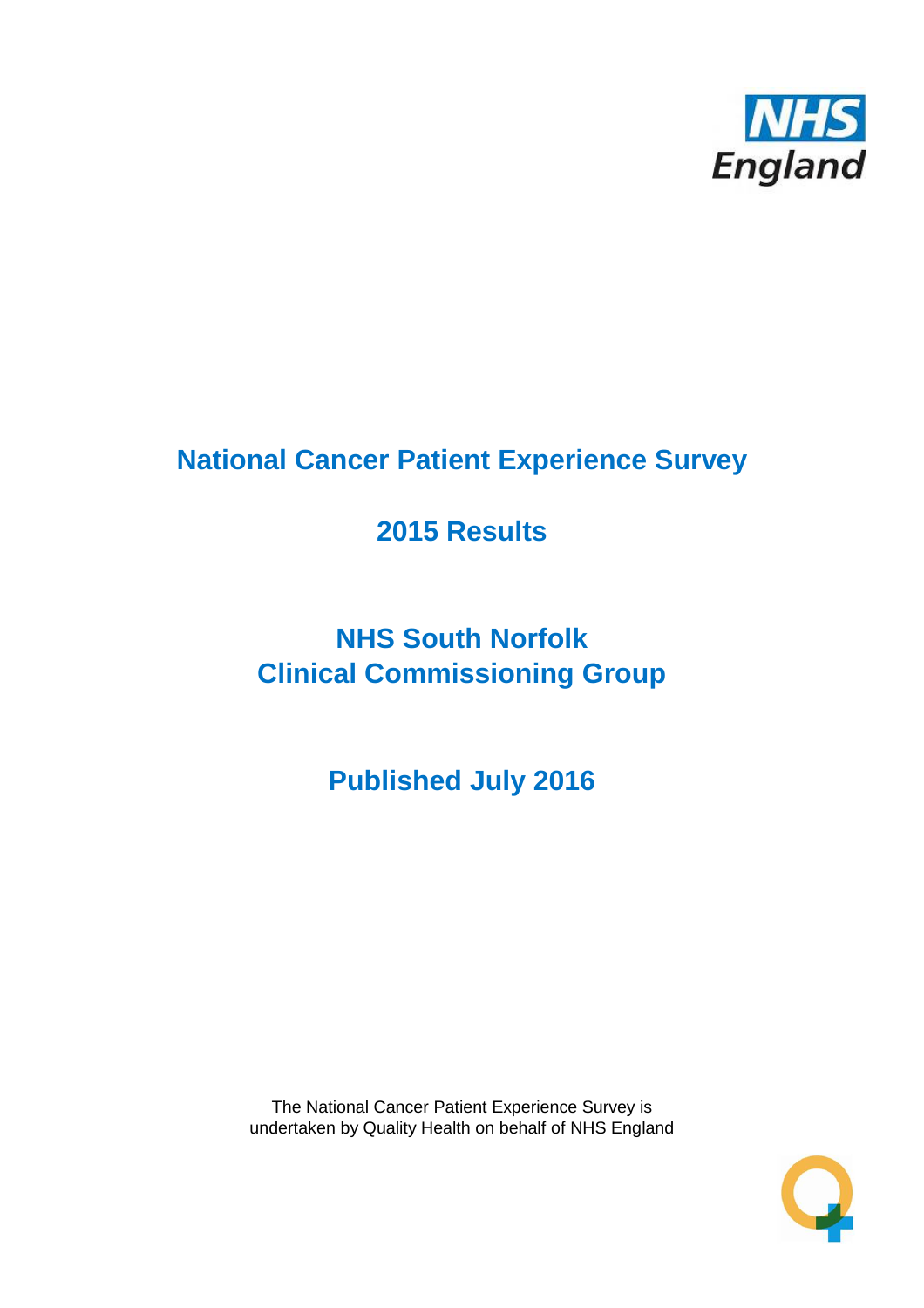# **Introduction**

The National Cancer Patient Experience Survey 2015 is the fifth iteration of the survey first undertaken in 2010. It has been designed to monitor national progress on cancer care; to provide information to drive local quality improvements; to assist commissioners and providers of cancer care; and to inform the work of the various charities and stakeholder groups supporting cancer patients.

The survey was overseen by a national Cancer Patient Experience Advisory Group. This Advisory Group set the principles and objectives of the survey programme and guided questionnaire development.

The survey was commissioned and managed by NHS England. The survey provider, Quality Health, is responsible for designing, running and analysing the survey.

Full national results and other reports are available at www.ncpes.co.uk

Further details on the survey methodology and changes to the 2015 survey can be found in the Annex. Note that a number of significant changes were made to the 2015 survey so caution should be taken in directly comparing data from the 2015 survey to the findings of the previous CPES surveys. No comparisons with previous surveys are presented in this report.

### **This report**

The report shows how this CCG scored for each question in the survey, compared with national results. It is aimed at helping individual CCGs to understand their performance and identify areas for local improvement.

Note that responses for questions with 1-20 respondents have been suppressed. This is to protect patient confidentiality and because uncertainty around the result is too great.

### **Data tables**

The data tables presented in this report show the following for each question:

- **Column 1** shows the number of respondents to this question
- **Column 2** shows the unadjusted 2015 score for this CCG
- **Column 3** shows the case-mix adjusted 2015 score for this CCG
- **Column 4** shows the lower limit of the expected range of scores for this CCG (the top of the pale blue section on the Comparability chart - see below)
- **Column 5** shows the upper limit of the expected range of scores for this CCG (the bottom of the dark blue section on the Comparability chart - see below)
- **Column 6** shows the National Average score for this question.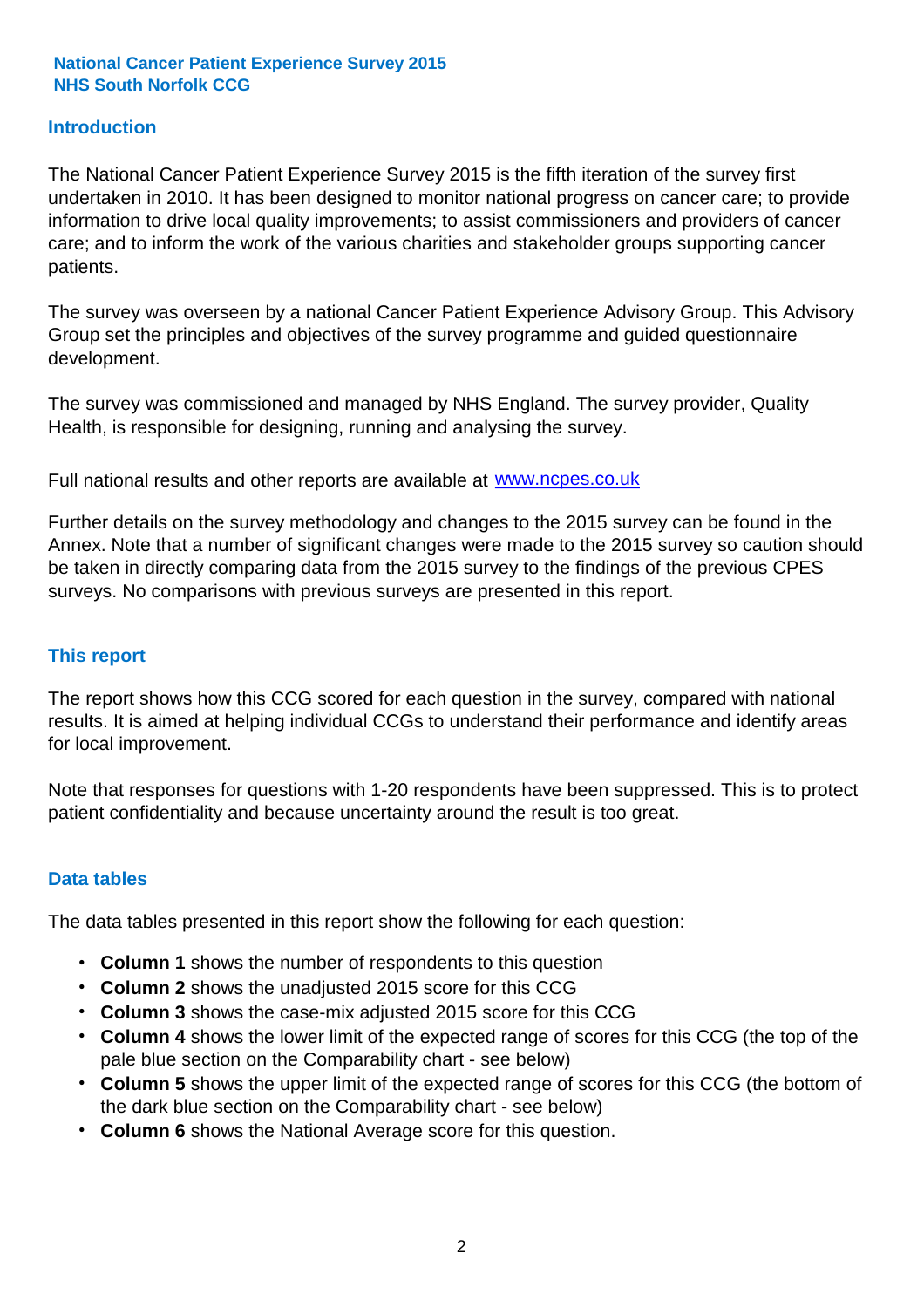Results for individual response options are presented in the detailed data tables **WWW.ncpes.co.uk** Confidence Intervals for unadjusted and case-mix adjusted data are provided in these tables.

Expected ranges and 95% Confidence Intervals highlight the uncertainty around the results. The size of the expected ranges and confidence intervals will be different for each question, and depends on the number of respondents and the range of their responses.

For further details on case-mix adjustment and the scoring methodology used, please refer to the Annex.

# **Comparability charts**

For the 2015 survey, we have adopted the CQC standard for reporting comparative performance, based on calculation of "expected ranges". This means that CCGs will be flagged as outliers only if there is statistical evidence that their scores deviate (positively or negatively) from the range of scores that would be expected for CCGs of the same size.

The Comparability charts in this report show a bar with these expected ranges (in grey), higher than expected (in dark blue), and lower than expected (in pale blue). A black dot represents the actual score of this CCG.

The same colour convention has been used in Column 3 of the Data tables.

For further details on expected ranges, please refer to the technical document at **www.ncpes.co.uk** 

### **Tumour group tables**

The final set of tables in this report show the scores for each question for each of the 13 tumour groups, with a comparative national score for that tumour group.

These breakdowns are intended as additional information for CCGs to understand the differences between the experiences of patients with different types of cancer. The numbers are generally relatively small and may not be statistically significant. They should therefore be treated with some caution.

### **Notes on specific questions**

Question 5 in the survey has not been scored. However, the unscored data is useful and has been published alongside the other results in this report. This question asked respondents to "tick all that apply". The results show all of the responses given including where respondents chose two or more options.

Questions used to direct respondents to different parts of the survey (questions 4, 17, 24, 27, 40, 43, 46) and other demographic and information questions are not reported.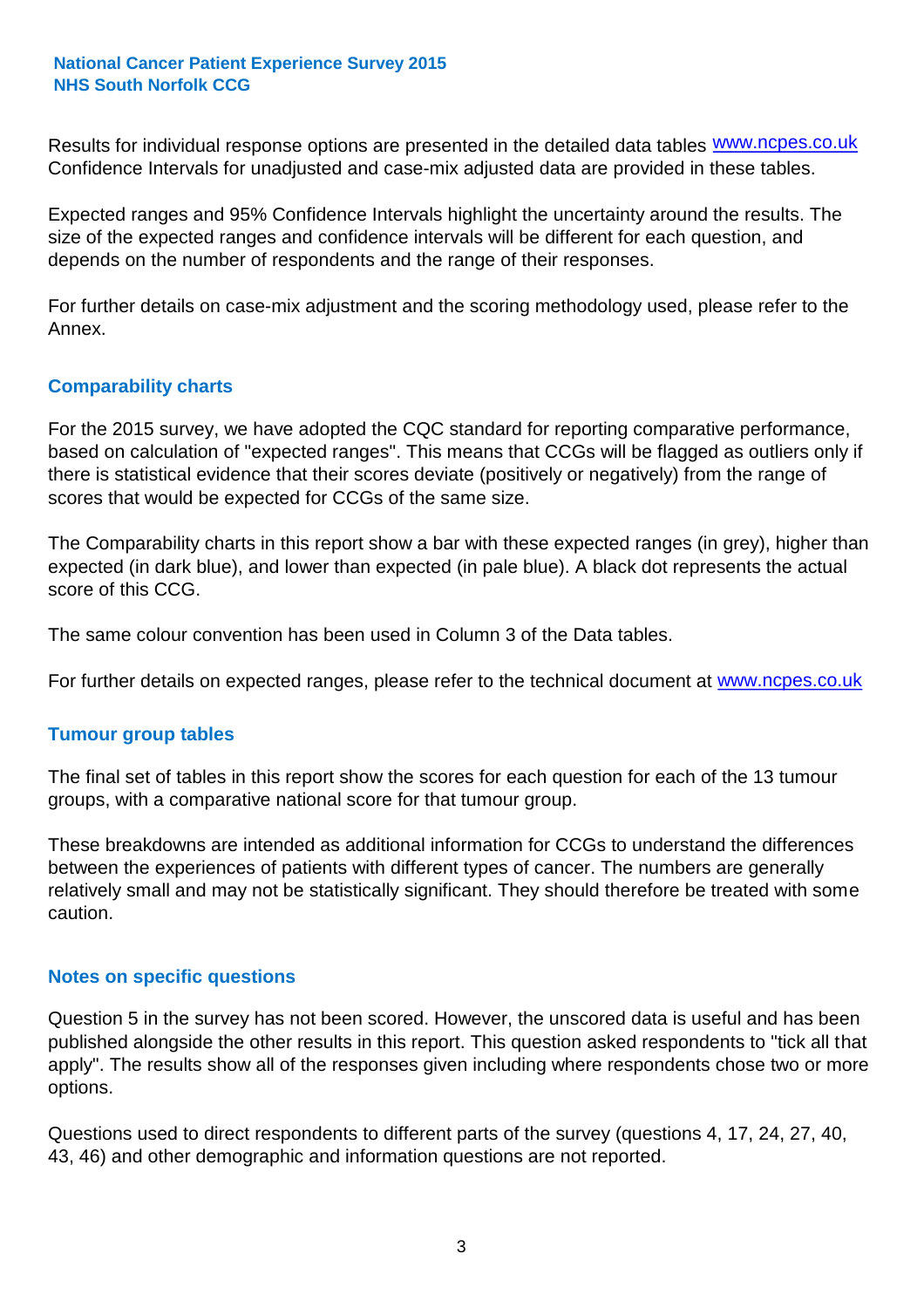### **How to use the data**

Unadjusted data should be used to see the actual responses from patients relating to the CCG.

Case-mix adjusted data, together with expected ranges, should be used to understand whether the results are significantly higher or lower than national results.

Case-mix adjusted data, together with (case-mix adjusted) Confidence Intervals (presented in the detailed data tables **www.ncpes.co.uk**), should be used to understand whether the results are significantly higher or lower than the results for another CCG.

#### **Response rates**

Numbers of respondents by tumour group, age and gender can be found in the Annex.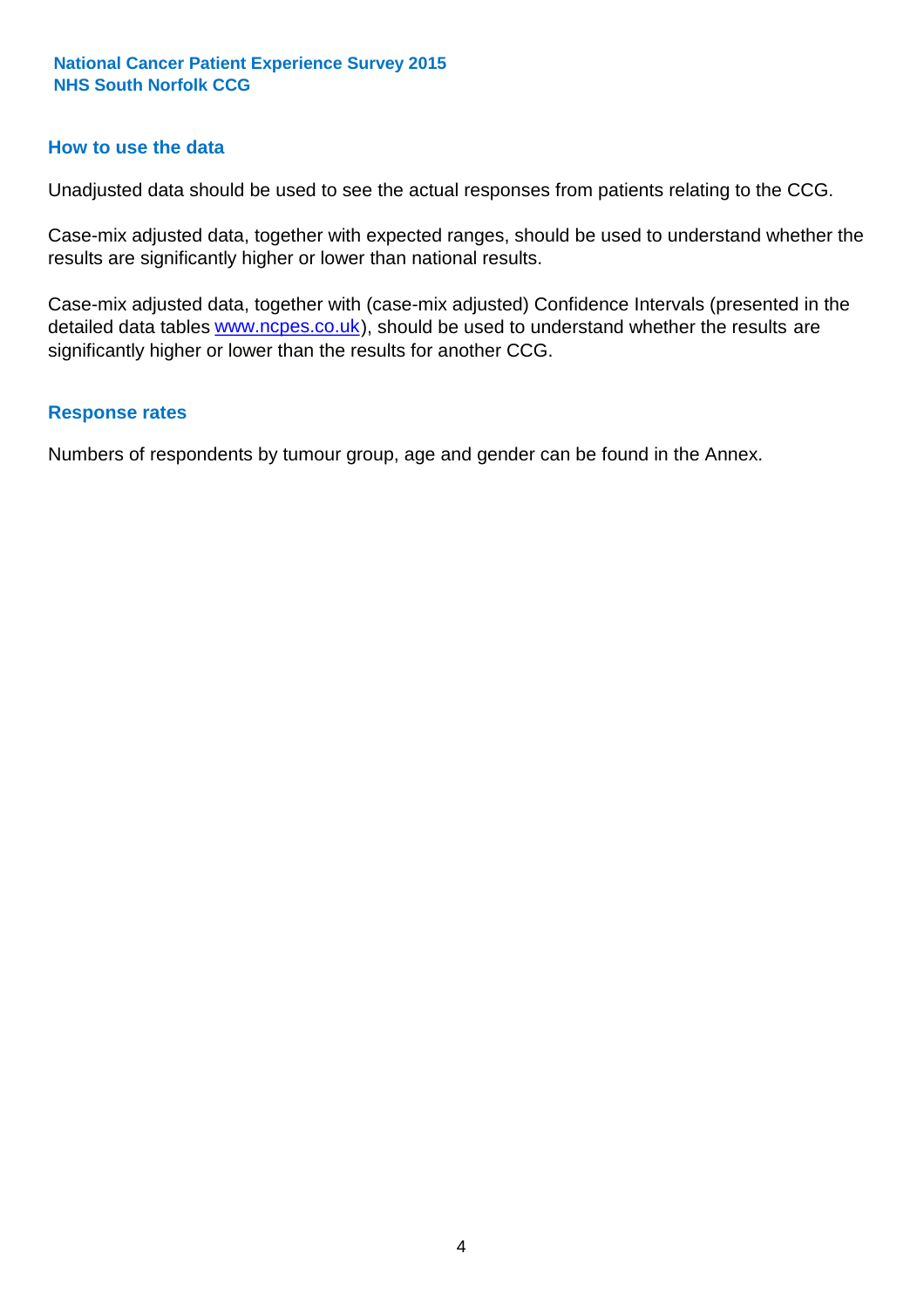# **Executive Summary**

average rating of **8.8**. Asked to rate their care on a scale of zero (very poor) to 10 (very good), respondents gave an

The following questions are included in phase 1 of the Cancer Dashboard developed by Public Health England and NHS England\*:

- **81%** of respondents said that they were definitely involved as much as they wanted to be in decisions about their care and treatment
- **94%** of respondents said that they were given the name of a Clinical Nurse Specialist who would support them through their treatment
- when asked how easy or difficult it had been to contact their Clinical Nurse Specialist 86% of respondents said that it had been 'quite easy' or 'very easy'
- **87%** of respondents said that, overall, they were always treated with dignity and respect they were in hospital
- **93%** of respondents said that hospital staff told them who to contact if they were worried about their condition or treatment after they left hospital
- **65%** of respondents said that they thought the GPs and nurses at their general practice definitely did everything they could to support them while they were having cancer treatment.

Detailed results for these and other questions are set out in the sections that follow.

#### \* www.cancerdata.nhs.uk/dashboard

The questions were selected in discussion with the national Cancer Patient Experience Advisory Group and reflect four key patient experience domains: provision of information; involvement in decisions; care transition; interpersonal relations, respect and dignity. The figures presented above are all case-mix adjusted.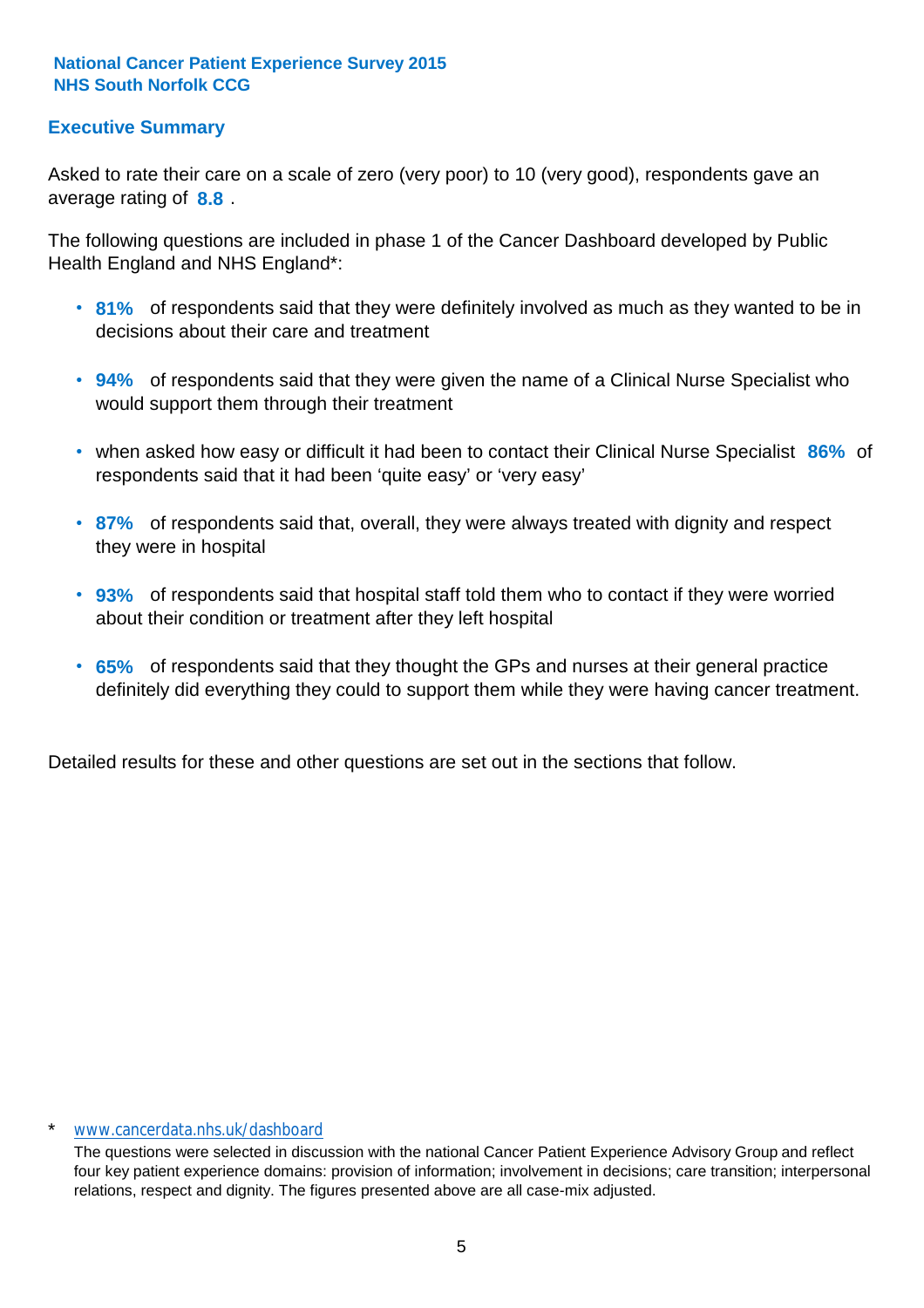# **Questions which scored outside expected range**

|                                  |                                                                                     |                                             |                                               | 2015 Case-mix Adjusted              |                                     |                              |  |  |
|----------------------------------|-------------------------------------------------------------------------------------|---------------------------------------------|-----------------------------------------------|-------------------------------------|-------------------------------------|------------------------------|--|--|
| Question                         |                                                                                     | for this<br>respondents<br>Number of<br>င္လ | Percentage<br>ins<br>2015<br>CCG<br>$\vec{q}$ | Lower limit of<br>expected<br>range | Upper limit of<br>expected<br>range | Average<br>National<br>Score |  |  |
|                                  | Deciding the best treatment for you                                                 |                                             |                                               |                                     |                                     |                              |  |  |
| Q <sub>15</sub>                  | Patient definitely told about side effects that could affect them in<br>the future  | 410                                         | 59%                                           | 50%                                 | 59%                                 | 54%                          |  |  |
| <b>Clinical Nurse Specialist</b> |                                                                                     |                                             |                                               |                                     |                                     |                              |  |  |
| Q17                              | Patient given the name of the CNS who would support them<br>through their treatment | 453                                         | 94%                                           | 87%                                 | 93%                                 | 90%                          |  |  |
|                                  | Support for people with cancer                                                      |                                             |                                               |                                     |                                     |                              |  |  |
| Q <sub>20</sub>                  | Hospital staff gave information about support groups                                | 385                                         | 90%                                           | 79%                                 | 87%                                 | 83%                          |  |  |
|                                  | Hospital care as an inpatient                                                       |                                             |                                               |                                     |                                     |                              |  |  |
| Q32                              | Always / nearly always enough nurses on duty                                        | 278                                         | 57%                                           | 61%                                 | 72%                                 | 66%                          |  |  |
|                                  | <b>Your overall NHS care</b>                                                        |                                             |                                               |                                     |                                     |                              |  |  |
| Q55                              | Patient given a care plan                                                           | 357                                         | 27%                                           | 28%                                 | 38%                                 | 33%                          |  |  |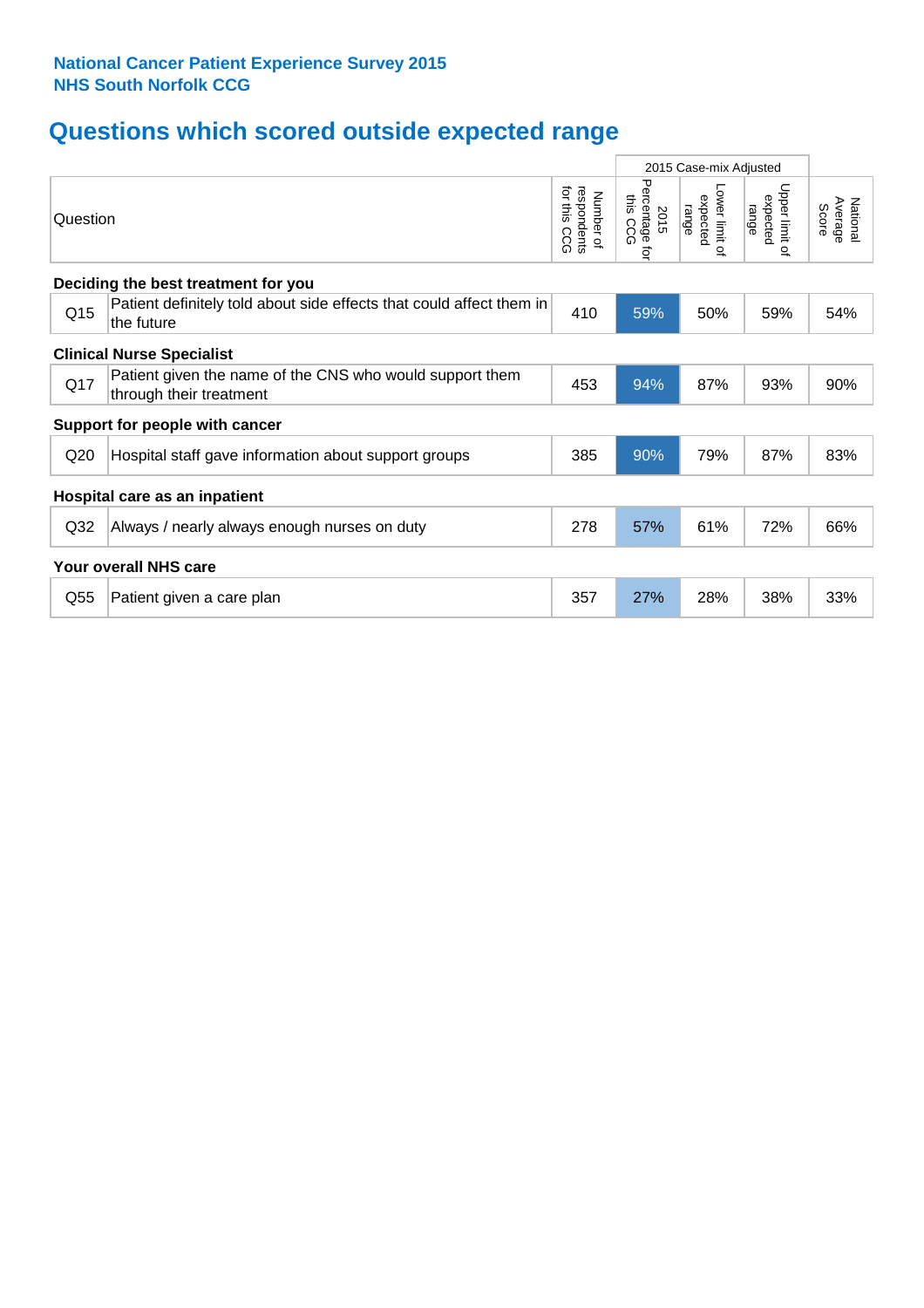# **CCG results**

# **Seeing your GP**



|    |                                                                |                          |                             |               | 2015 Case-mix Adjusted     |                            |                           |
|----|----------------------------------------------------------------|--------------------------|-----------------------------|---------------|----------------------------|----------------------------|---------------------------|
|    | Question                                                       | respondents<br>Number of | 2015<br>Unadjusted<br>Score | 2015<br>Score | Expected<br>range<br>lower | Expected<br>range<br>nbber | National Average<br>Score |
| Q1 | Saw GP once / twice before being told had to go to<br>hospital | 366                      | 78%                         | 77%           | 71%                        | 80%                        | 76%                       |
| Q2 | Patient thought they were seen as soon as necessary            | 456                      | 81%                         | 81%           | 79%                        | 86%                        | 82%                       |

|                |                                                                             |                                                 | No. |
|----------------|-----------------------------------------------------------------------------|-------------------------------------------------|-----|
|                | Beforehand, did you have all the<br>information you needed about your test? | Yes                                             | 358 |
|                |                                                                             | No, I would have liked more written information | 19  |
| Q <sub>5</sub> |                                                                             | No, I would have liked more verbal information  | 21  |
|                |                                                                             | I did not need / want any information           | 6   |
|                |                                                                             | Don't know / can't remember                     |     |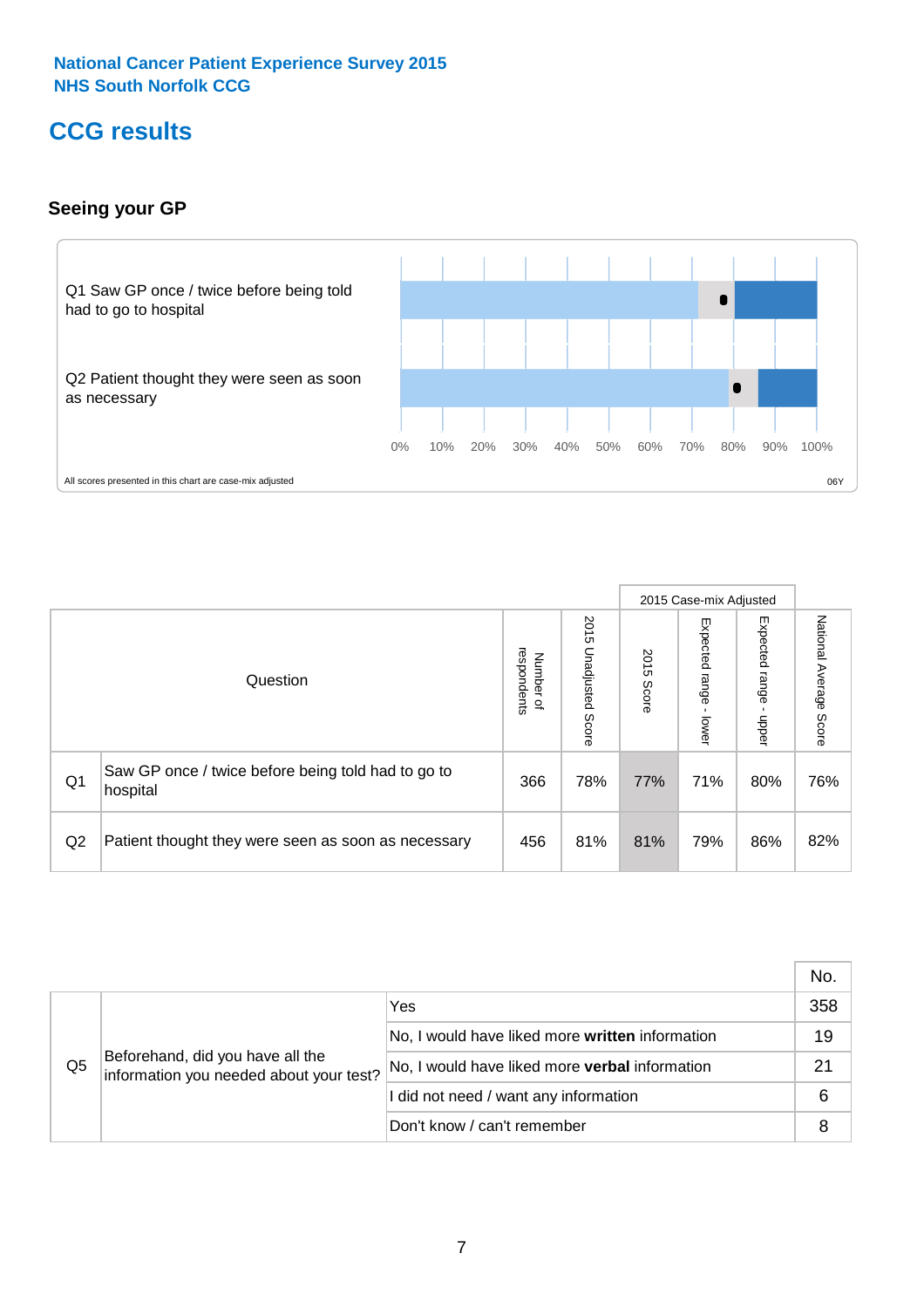# **Diagnostic tests**



|                |                                                                       |                                   |                             |               | 2015 Case-mix Adjusted  |                         |                           |
|----------------|-----------------------------------------------------------------------|-----------------------------------|-----------------------------|---------------|-------------------------|-------------------------|---------------------------|
|                | Question                                                              | respondents<br>Number<br>$\Omega$ | 2015<br>Unadjusted<br>Score | 2015<br>Score | Expected range<br>lower | Expected range<br>nbber | National Average<br>Score |
| Q <sub>6</sub> | The length of time waiting for the test to be done was<br>about right | 400                               | 84%                         | 84%           | 83%                     | 90%                     | 87%                       |
| Q7             | Given complete explanation of test results in<br>understandable way   | 399                               | 81%                         | 80%           | 75%                     | 83%                     | 79%                       |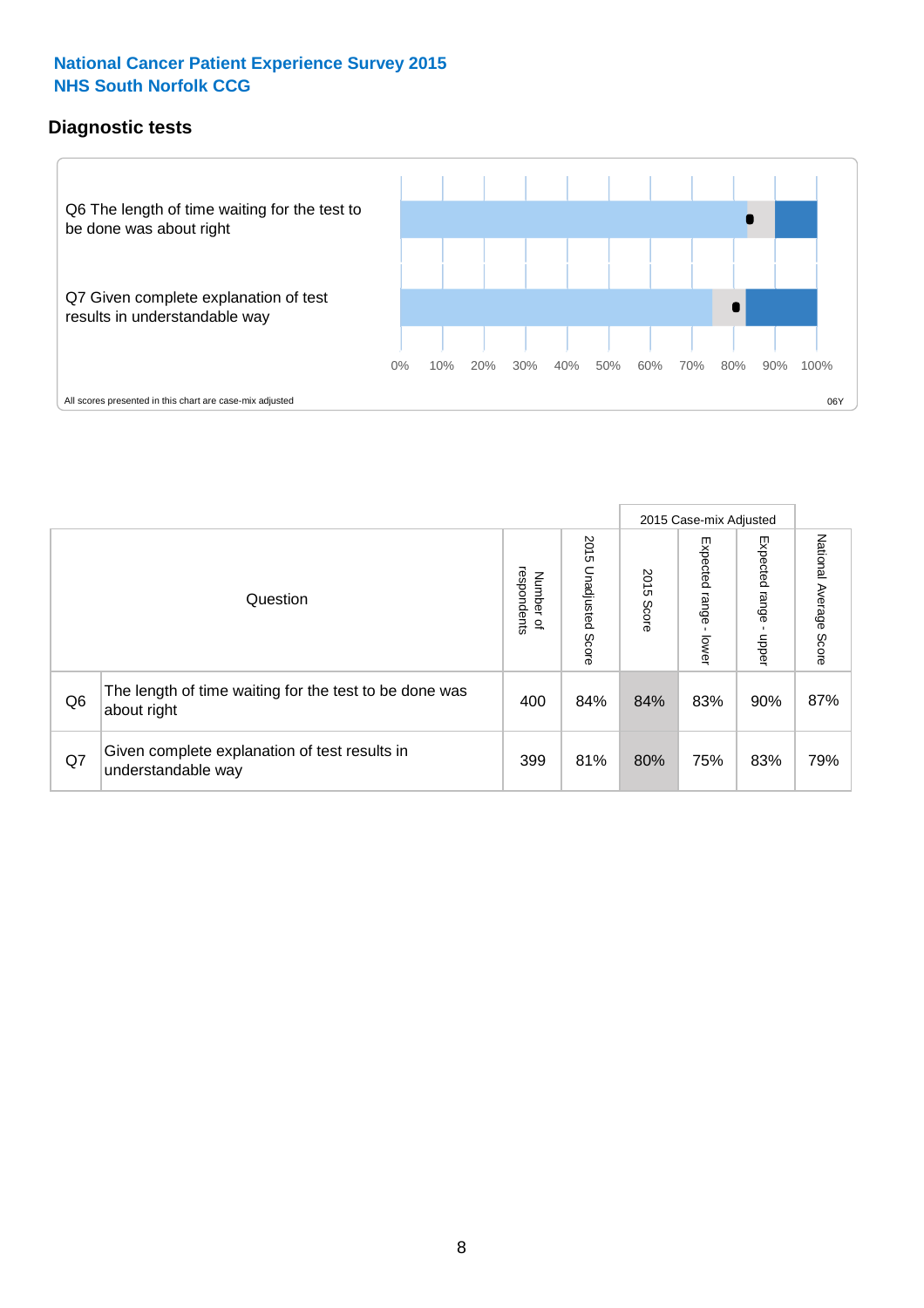### **Finding out what was wrong with you**



|     |                                                                                            |                          |                                 |               | 2015 Case-mix Adjusted                      |                                         |                        |
|-----|--------------------------------------------------------------------------------------------|--------------------------|---------------------------------|---------------|---------------------------------------------|-----------------------------------------|------------------------|
|     | Question                                                                                   | respondents<br>Number of | 2015<br><b>Unadjusted Score</b> | 2015<br>Score | Expected range<br>$\blacksquare$<br>- lower | Expected range<br>$\mathbf{r}$<br>nbber | National Average Score |
| Q8  | Patient told they could bring a family member or friend<br>when first told they had cancer | 388                      | 77%                             | 77%           | 75%                                         | 83%                                     | 79%                    |
| Q9  | Patient felt they were told sensitively that they had cancer                               | 460                      | 84%                             | 85%           | 81%                                         | 88%                                     | 84%                    |
| Q10 | Patient completely understood the explanation of what<br>was wrong                         | 468                      | 76%                             | 75%           | 69%                                         | 77%                                     | 73%                    |
| Q11 | Patient given easy to understand written information<br>about the type of cancer they had  | 400                      | 72%                             | 73%           | 67%                                         | 76%                                     | 72%                    |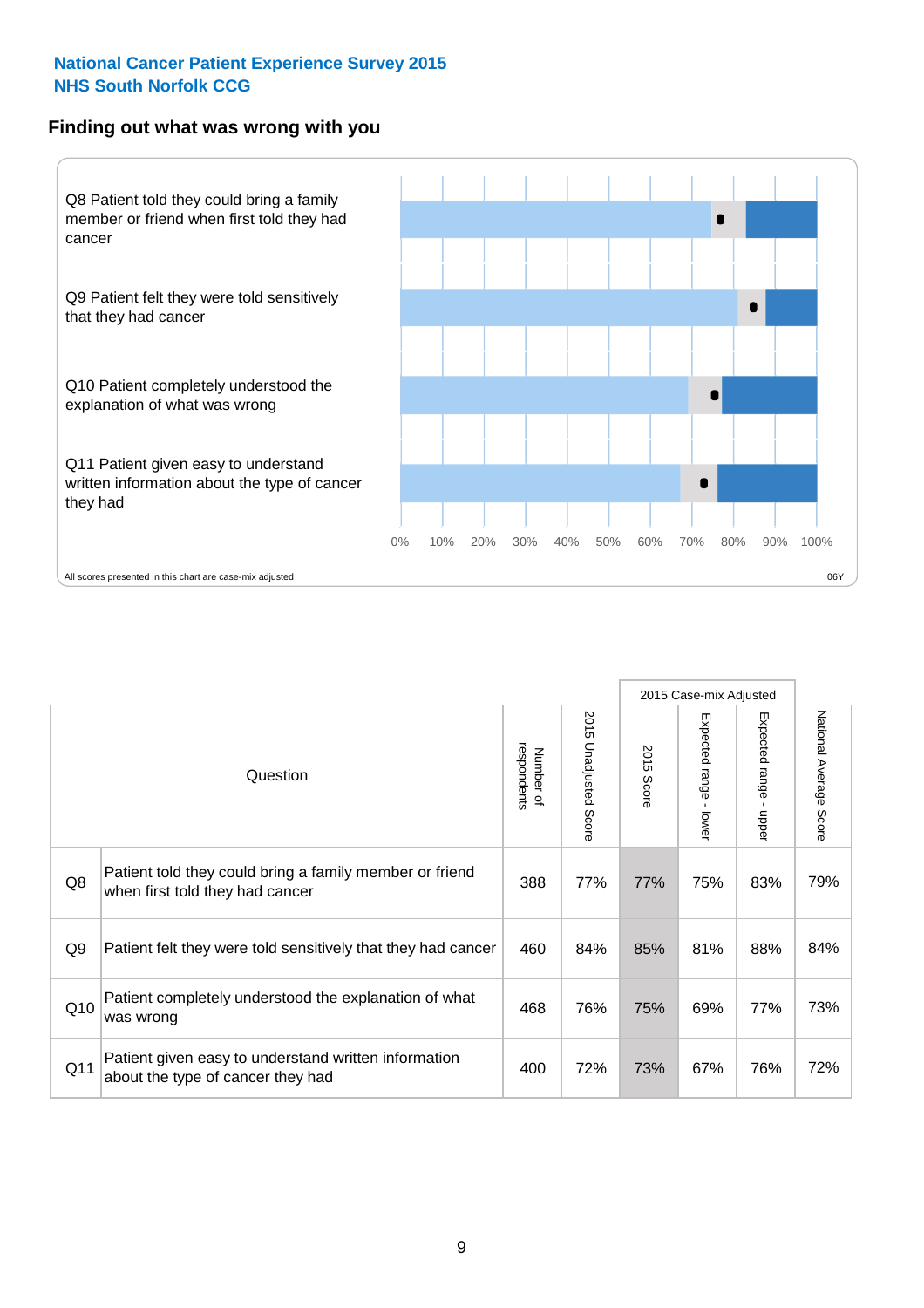# **Finding out what was wrong with you**



|                 |                                                                                         |                          |                       |               | 2015 Case-mix Adjusted                  |                           |                        |
|-----------------|-----------------------------------------------------------------------------------------|--------------------------|-----------------------|---------------|-----------------------------------------|---------------------------|------------------------|
| Question        |                                                                                         | respondents<br>Number of | 2015 Unadjusted Score | 2015<br>Score | Expected range<br>$\mathbf{r}$<br>lower | Expected range -<br>nbber | National Average Score |
| Q12             | Patient felt that treatment options were completely<br>explained                        | 401                      | 82%                   | 82%           | 79%                                     | 86%                       | 83%                    |
| Q13             | Possible side effects explained in an understandable way                                | 442                      | 73%                   | 73%           | 69%                                     | 77%                       | 73%                    |
| Q14             | Patient given practical advice and support in dealing with<br>side effects of treatment | 437                      | 68%                   | 68%           | 62%                                     | 71%                       | 66%                    |
| Q <sub>15</sub> | Patient definitely told about side effects that could affect<br>them in the future      | 410                      | 59%                   | 59%           | 50%                                     | 59%                       | 54%                    |
| Q16             | Patient definitely involved in decisions about care and<br>treatment                    | 446                      | 82%                   | 81%           | 74%                                     | 81%                       | 78%                    |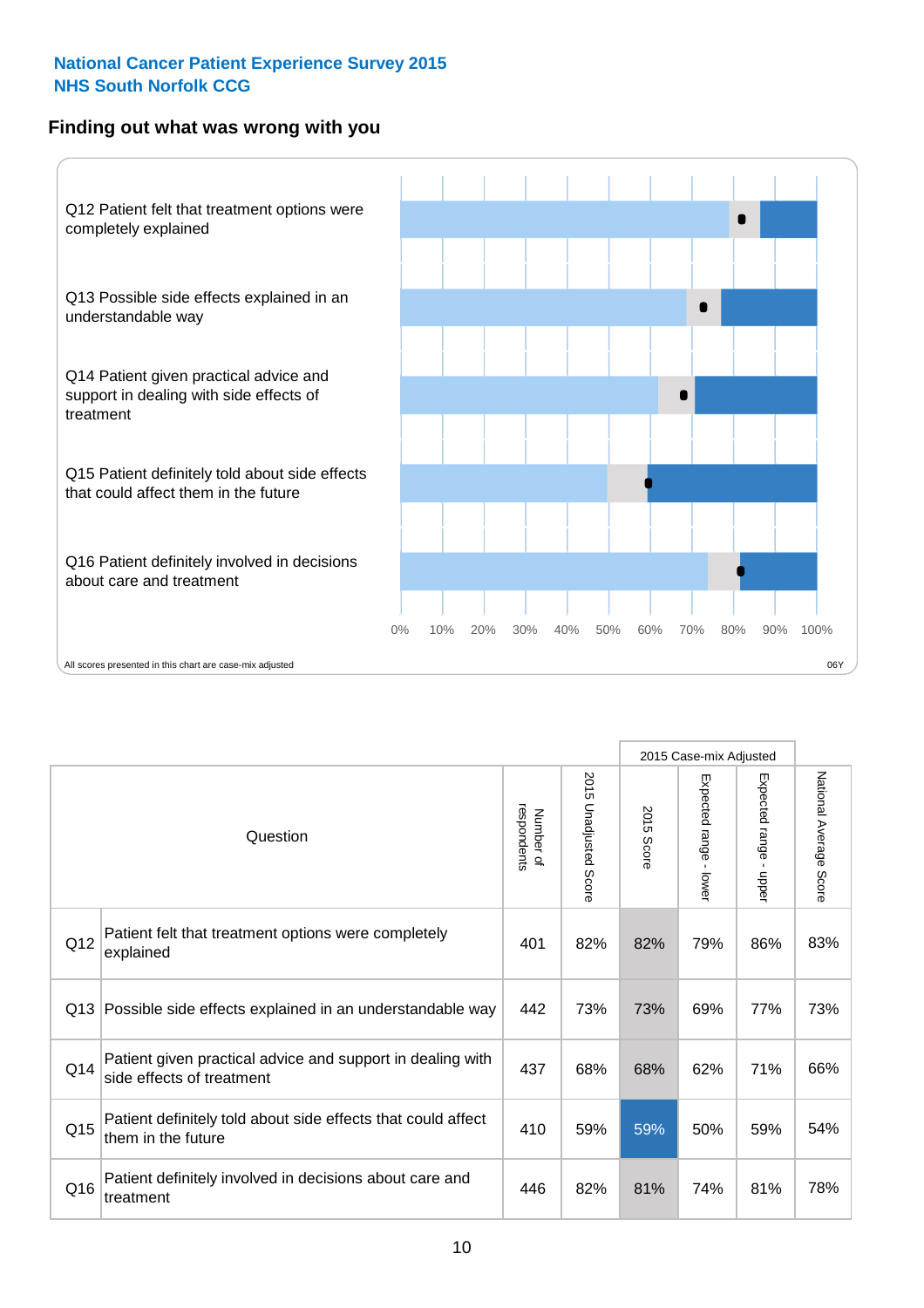# **Clinical Nurse Specialist**



|     |                                                                                     |                          |                       |               | 2015 Case-mix Adjusted  |                         |                                  |
|-----|-------------------------------------------------------------------------------------|--------------------------|-----------------------|---------------|-------------------------|-------------------------|----------------------------------|
|     | Question                                                                            | respondents<br>Number of | 2015 Unadjusted Score | 2015<br>Score | Expected range<br>lower | Expected range<br>nbber | National Average<br><b>Score</b> |
| Q17 | Patient given the name of the CNS who would support<br>them through their treatment | 453                      | 94%                   | 94%           | 87%                     | 93%                     | 90%                              |
|     | Q18 Patient found it easy to contact their CNS                                      | 374                      | 86%                   | 86%           | 82%                     | 91%                     | 87%                              |
| Q19 | Get understandable answers to important questions all or<br>most of the time        | 355                      | 89%                   | 89%           | 85%                     | 92%                     | 89%                              |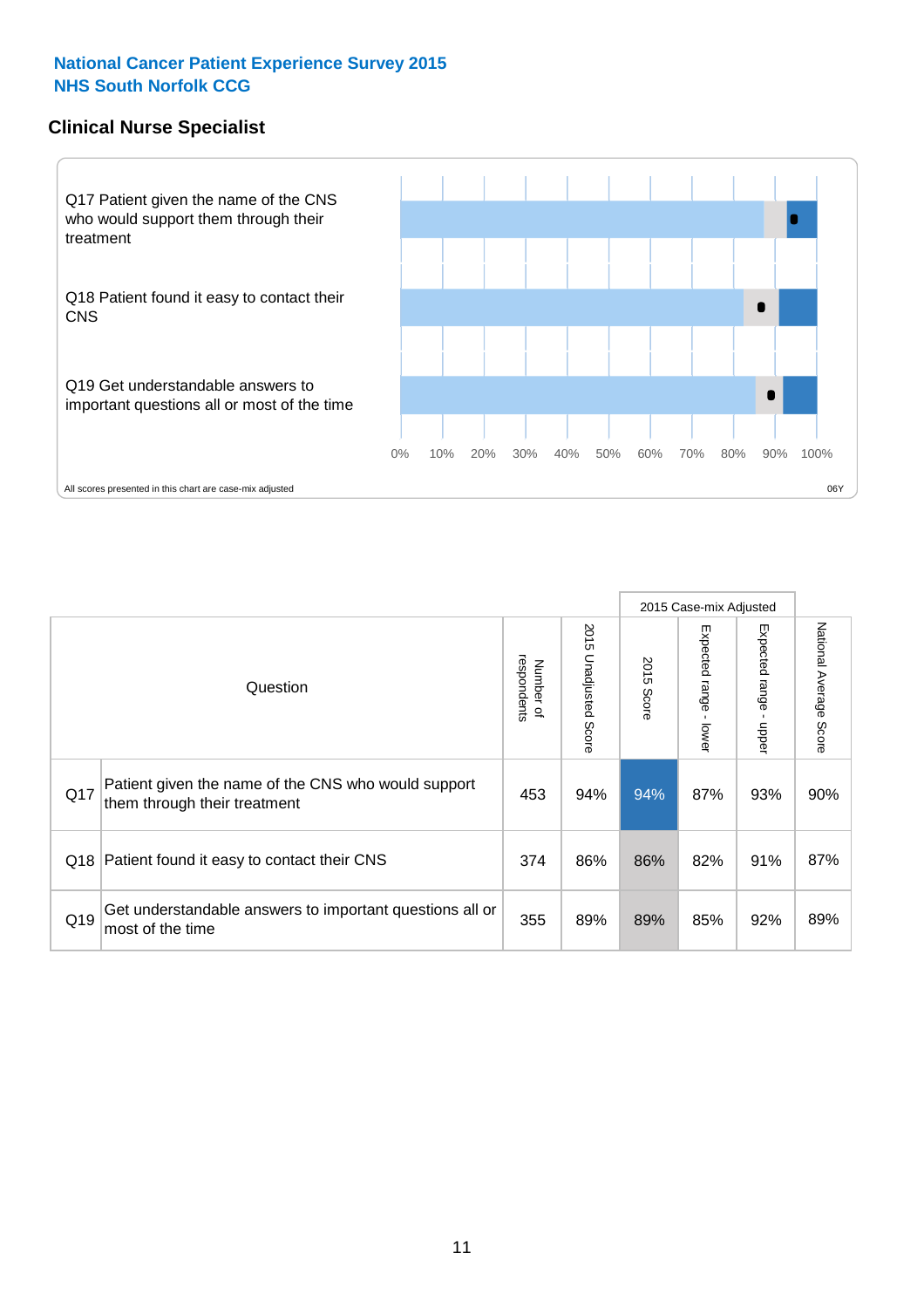# **Support for people with cancer**



|                 |                                                                                            |                          |                                 |               | 2015 Case-mix Adjusted  |                                           |                        |
|-----------------|--------------------------------------------------------------------------------------------|--------------------------|---------------------------------|---------------|-------------------------|-------------------------------------------|------------------------|
|                 | Question                                                                                   | respondents<br>Number of | 2015<br><b>Unadjusted Score</b> | 2015<br>Score | Expected range<br>lower | Expected range<br>$\blacksquare$<br>nbber | National Average Score |
| Q20             | Hospital staff gave information about support groups                                       | 385                      | 90%                             | 90%           | 79%                     | 87%                                       | 83%                    |
| Q <sub>21</sub> | Hospital staff gave information about impact cancer could<br>have on day to day activities | 302                      | 82%                             | 83%           | 76%                     | 85%                                       | 81%                    |
| Q22             | Hospital staff gave information on getting financial help                                  | 235                      | 57%                             | 57%           | 48%                     | 61%                                       | 55%                    |
| Q <sub>23</sub> | Hospital staff told patient they could get free prescriptions                              | 188                      | 81%                             | 81%           | 74%                     | 86%                                       | 80%                    |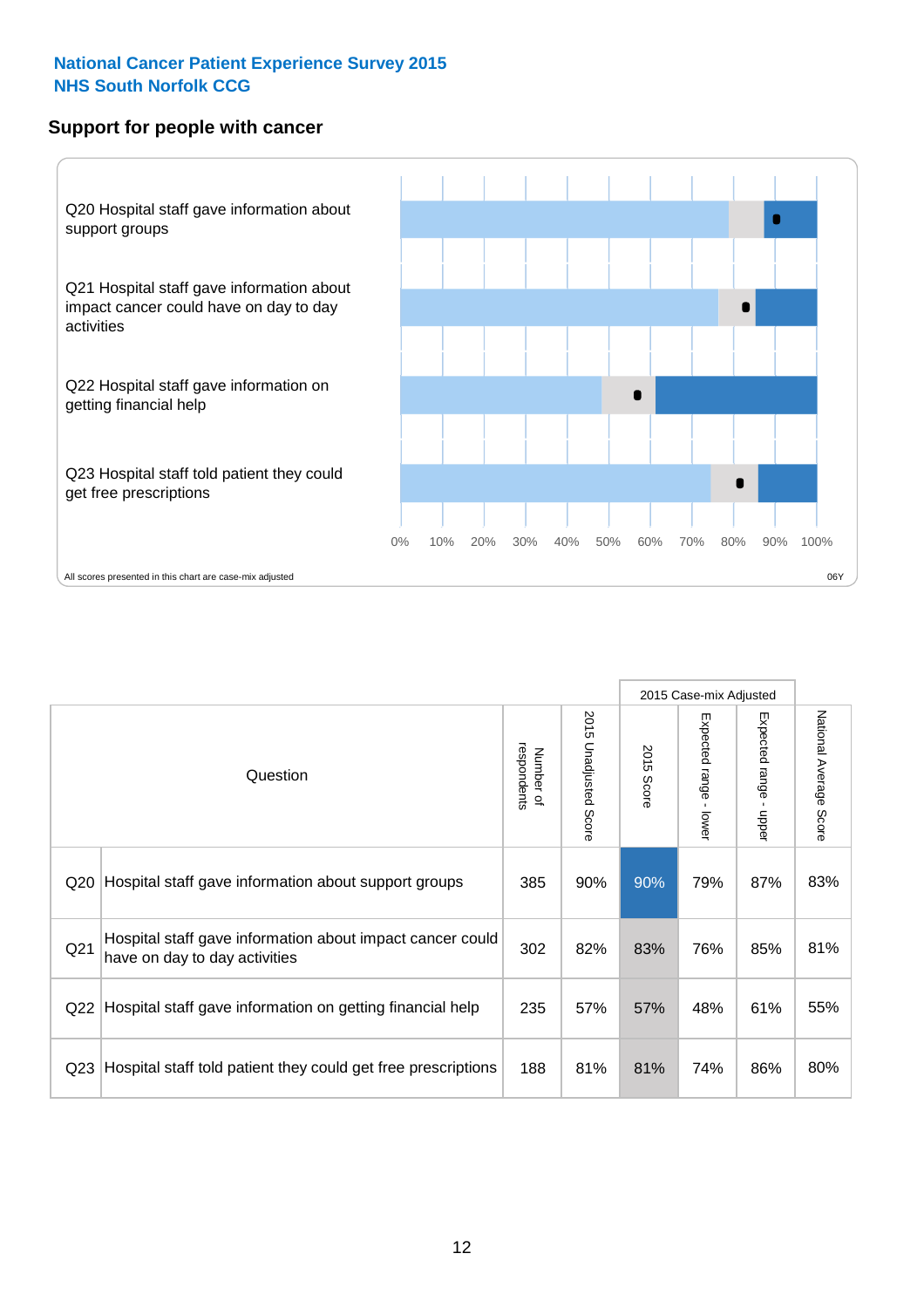# **Operations**



|     |                                                                 |                                              |                             |               | 2015 Case-mix Adjusted     |                            |                              |
|-----|-----------------------------------------------------------------|----------------------------------------------|-----------------------------|---------------|----------------------------|----------------------------|------------------------------|
|     | Question                                                        | respondents<br>Number<br>$\overline{\sigma}$ | 2015<br>Unadjusted<br>Score | 2015<br>Score | Expected<br>range<br>lower | Expected<br>range<br>doper | National<br>Average<br>Score |
| Q26 | Staff explained how operation had gone in<br>understandable way | 240                                          | 81%                         | 81%           | 72%                        | 83%                        | 78%                          |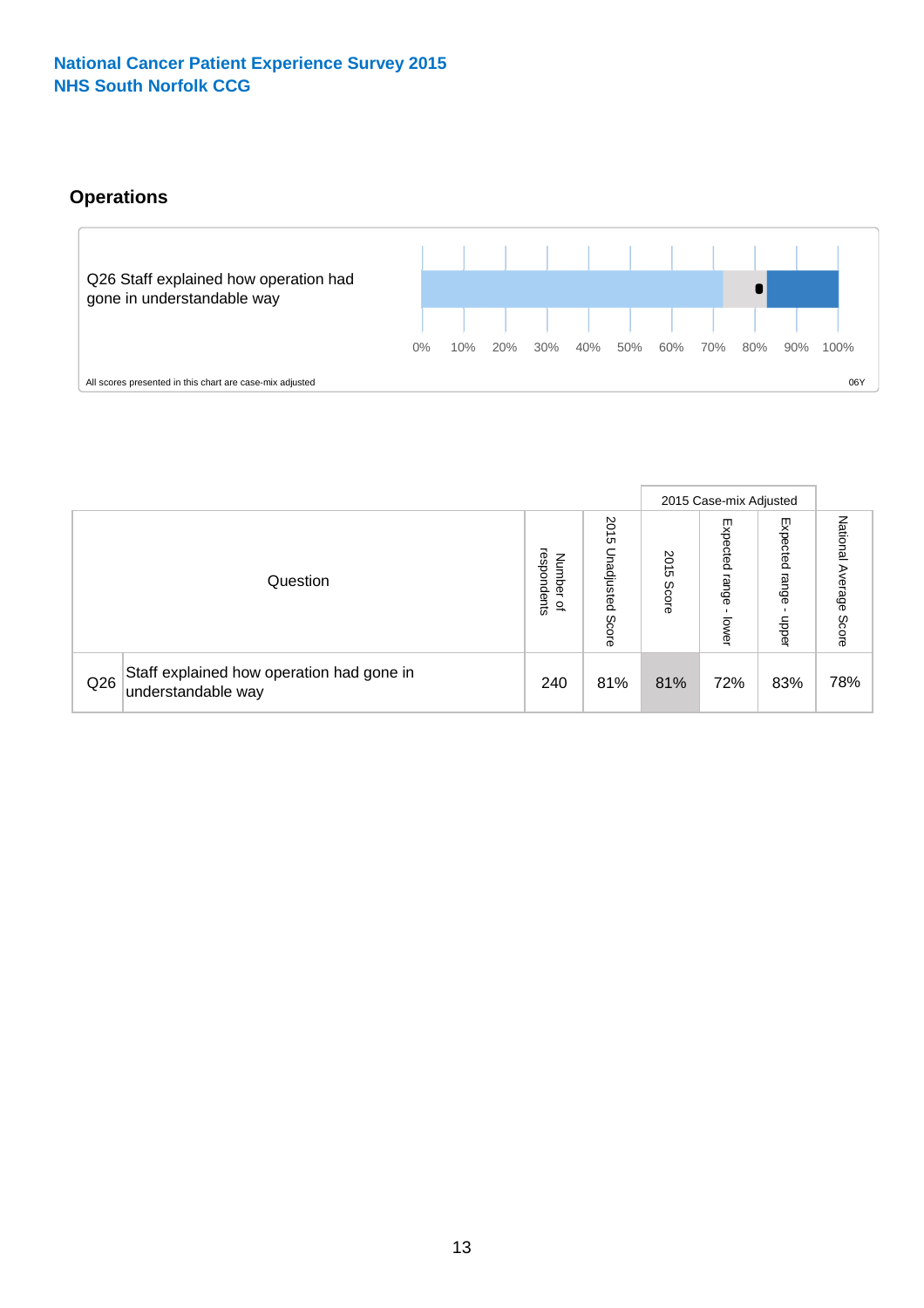# **Hospital care as an inpatient (Part 1 of 3)**



All scores presented in this chart are case-mix adjusted  $06Y$ 

|                 |                                                                                           |                          |                                 |               | 2015 Case-mix Adjusted                    |                           |                        |
|-----------------|-------------------------------------------------------------------------------------------|--------------------------|---------------------------------|---------------|-------------------------------------------|---------------------------|------------------------|
|                 | Question                                                                                  | respondents<br>Number of | 2015<br><b>Unadjusted Score</b> | 2015<br>Score | Expected range<br>$\blacksquare$<br>lower | Expected range<br>- nbber | National Average Score |
| Q28             | Groups of doctors or nurses did not talk in front of patient<br>as if they were not there | 281                      | 85%                             | 84%           | 77%                                       | 86%                       | 81%                    |
| Q29             | Patient had confidence and trust in all doctors treating<br>them                          | 280                      | 85%                             | 85%           | 80%                                       | 88%                       | 84%                    |
| Q30             | Patient's family or someone close definitely had<br>opportunity to talk to doctor         | 234                      | 71%                             | 70%           | 66%                                       | 78%                       | 72%                    |
| Q <sub>31</sub> | Patient had confidence and trust in all ward nurses                                       | 279                      | 73%                             | 73%           | 67%                                       | 78%                       | 72%                    |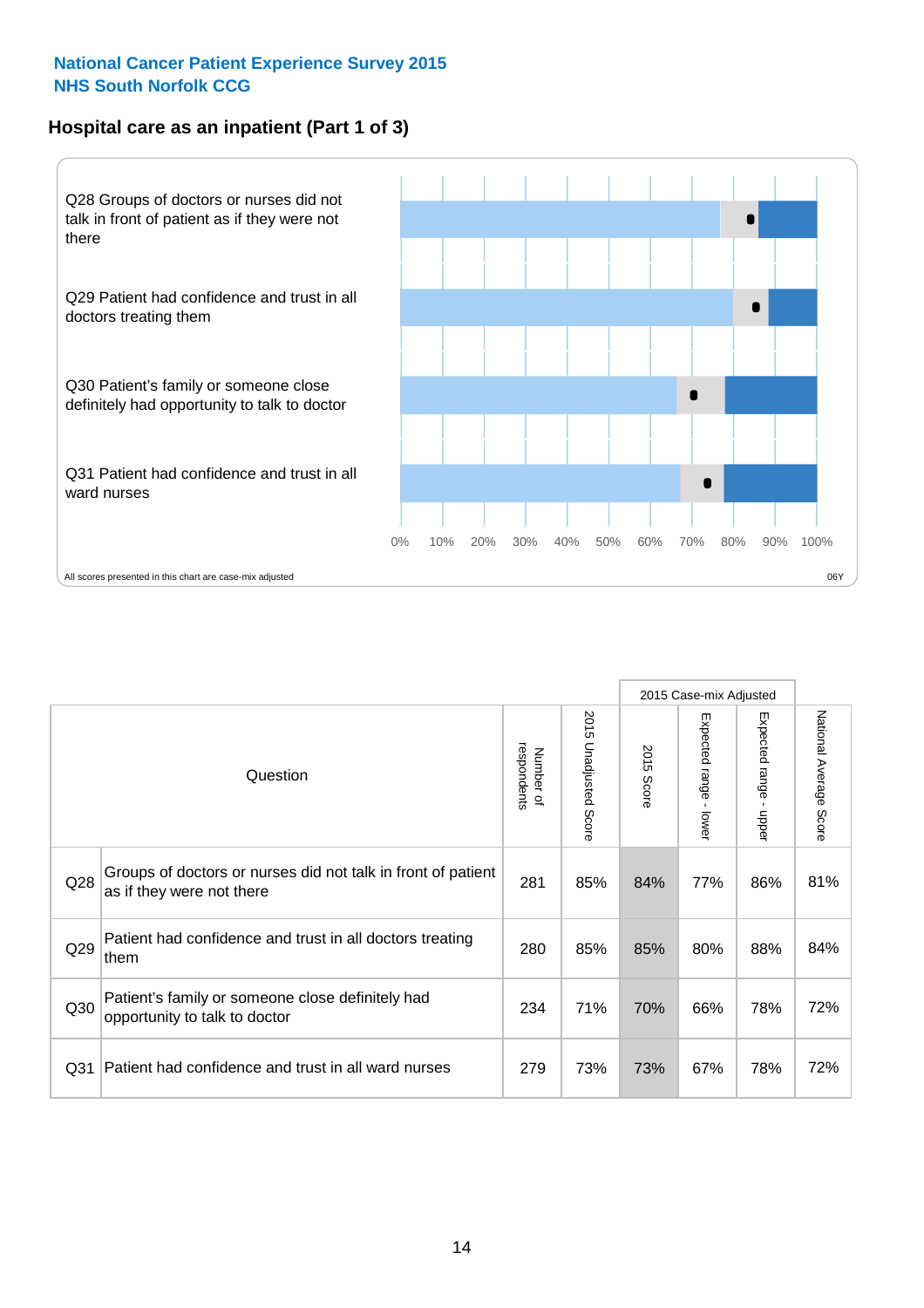# **Hospital care as an inpatient (Part 2 of 3)**



|                 |                                                                         |                          |                                 |               | 2015 Case-mix Adjusted                  |                        |                        |
|-----------------|-------------------------------------------------------------------------|--------------------------|---------------------------------|---------------|-----------------------------------------|------------------------|------------------------|
|                 | Question                                                                | respondents<br>Number of | 2015<br><b>Unadjusted Score</b> | 2015<br>Score | Expected range<br>$\mathbf{r}$<br>lower | Expected range - upper | National Average Score |
| Q <sub>32</sub> | Always / nearly always enough nurses on duty                            | 278                      | 58%                             | 57%           | 61%                                     | 72%                    | 66%                    |
| Q <sub>33</sub> | All staff asked patient what name they preferred to be<br>called by     | 279                      | 63%                             | 63%           | 57%                                     | 76%                    | 67%                    |
| Q <sub>34</sub> | Always given enough privacy when discussing condition<br>or treatment   | 279                      | 88%                             | 88%           | 81%                                     | 89%                    | 85%                    |
| Q35             | Patient was able to discuss worries or fears with staff<br>during visit | 205                      | 52%                             | 53%           | 45%                                     | 59%                    | 52%                    |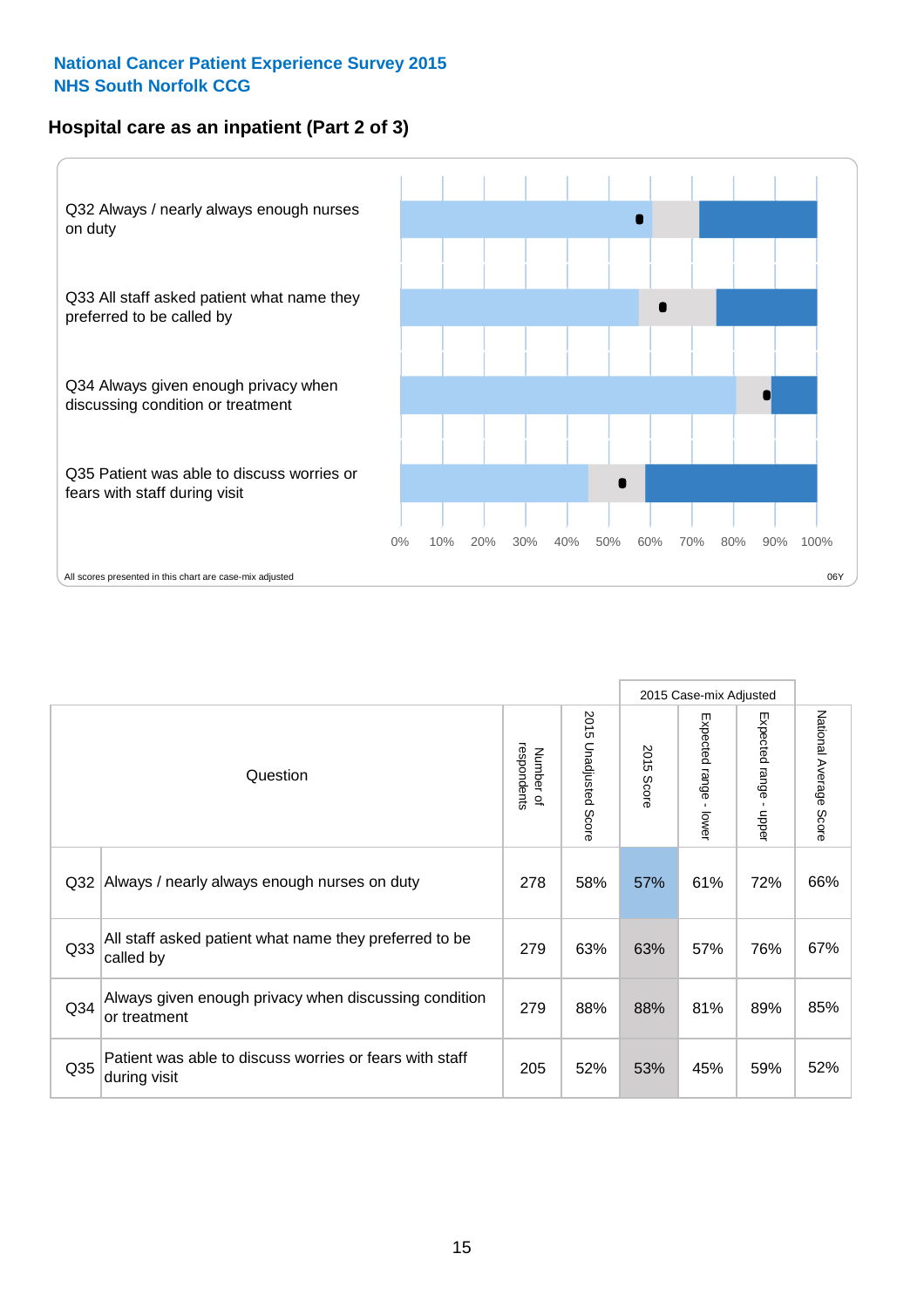# **Hospital care as an inpatient (Part 3 of 3)**



|                 |                                                                                     |                          |                                 |               | 2015 Case-mix Adjusted  |                                           |                        |
|-----------------|-------------------------------------------------------------------------------------|--------------------------|---------------------------------|---------------|-------------------------|-------------------------------------------|------------------------|
|                 | Question                                                                            | respondents<br>Number of | 2015<br><b>Unadjusted Score</b> | 2015<br>Score | Expected range<br>lower | Expected range<br>$\blacksquare$<br>nbber | National Average Score |
| Q36             | Hospital staff definitely did everything to help control pain                       | 245                      | 86%                             | 85%           | 79%                     | 88%                                       | 84%                    |
| Q <sub>37</sub> | Always treated with respect and dignity by staff                                    | 280                      | 88%                             | 87%           | 84%                     | 91%                                       | 87%                    |
| Q38             | Given clear written information about what should / should<br>not do post discharge | 272                      | 83%                             | 83%           | 80%                     | 89%                                       | 84%                    |
| Q39             | Staff told patient who to contact if worried post discharge                         | 267                      | 93%                             | 93%           | 91%                     | 97%                                       | 94%                    |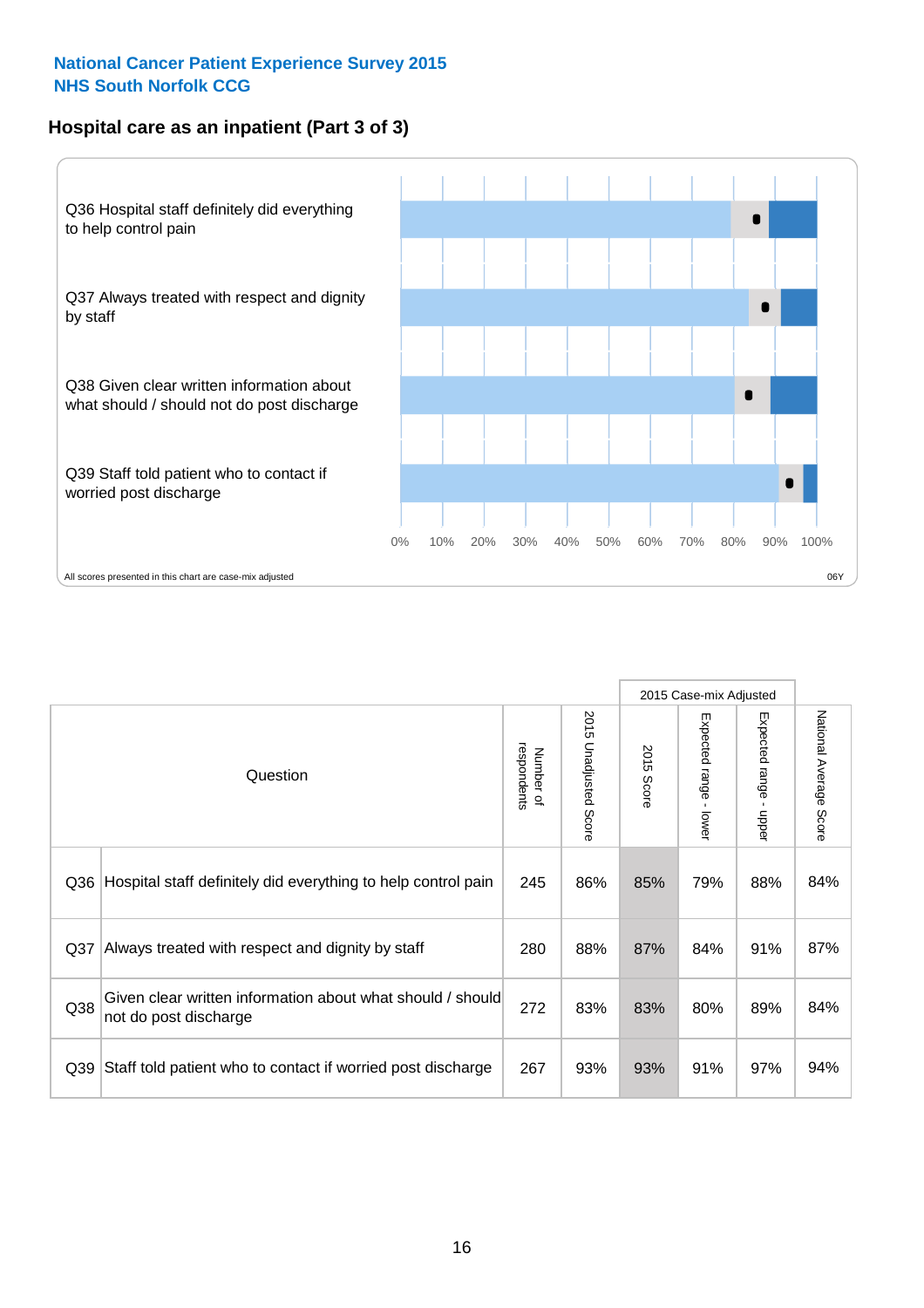# **Hospital care as a day patient / outpatient (Part 1 of 2)**



|     |                                                                                    |                          |                                 | 2015 Case-mix Adjusted |                                           |                                           |                        |
|-----|------------------------------------------------------------------------------------|--------------------------|---------------------------------|------------------------|-------------------------------------------|-------------------------------------------|------------------------|
|     | Question                                                                           | respondents<br>Number of | 2015<br><b>Unadjusted Score</b> | 2015<br>Score          | Expected range<br>$\blacksquare$<br>lower | Expected range<br>$\blacksquare$<br>nbber | National Average Score |
| Q41 | Patient was able to discuss worries or fears with staff<br>during visit            | 338                      | 70%                             | 70%                    | 65%                                       | 75%                                       | 70%                    |
| Q42 | Doctor had the right notes and other documentation with<br>them                    | 419                      | 97%                             | 97%                    | 94%                                       | 98%                                       | 96%                    |
| Q44 | Beforehand patient had all information needed about<br>radiotherapy treatment      | 129                      | 90%                             | 90%                    | 80%                                       | 92%                                       | 86%                    |
| Q45 | Patient given understandable information about whether<br>radiotherapy was working | 99                       | 63%                             | 62%                    | 50%                                       | 69%                                       | 60%                    |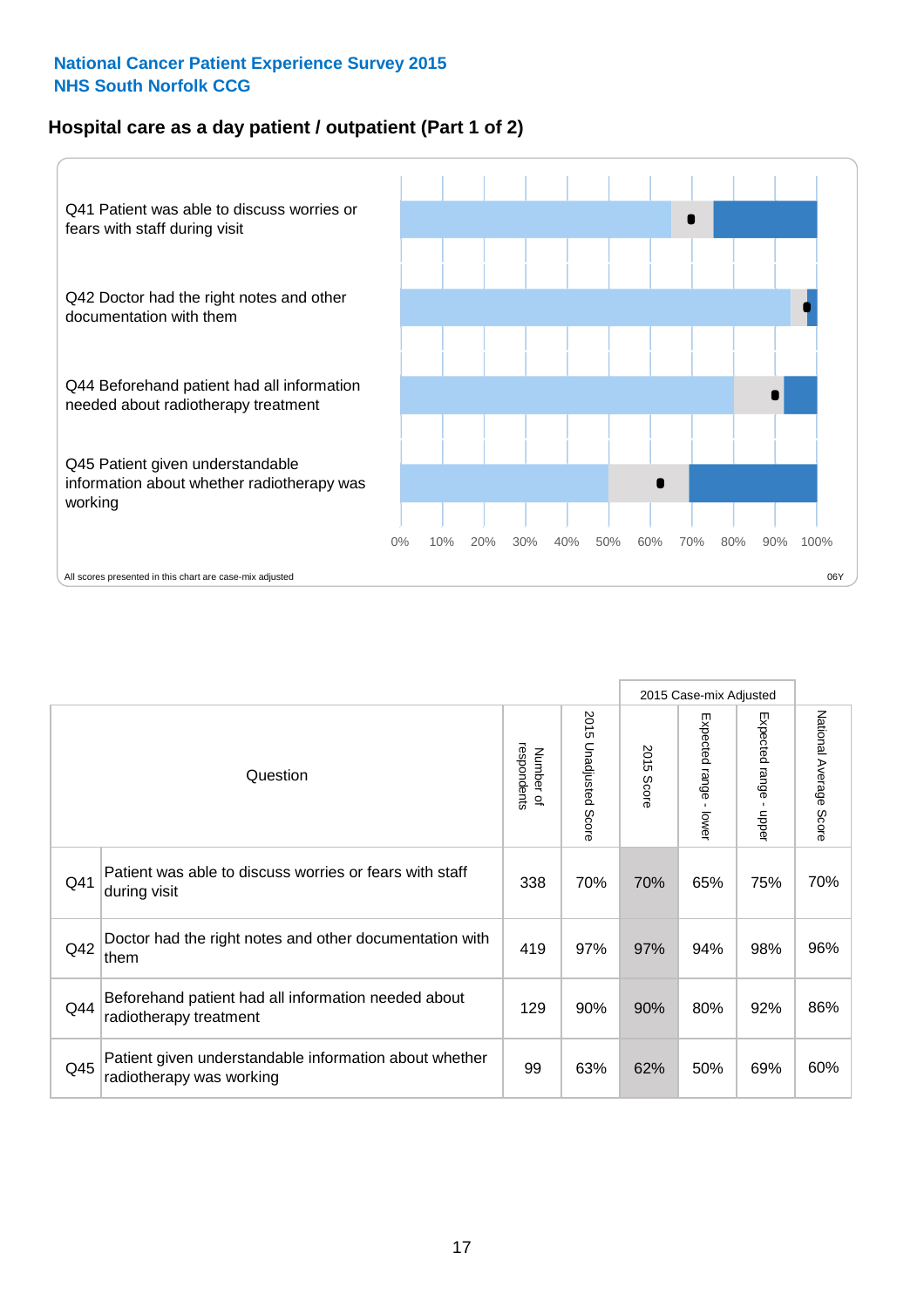# **Hospital care as a day patient / outpatient (Part 2 of 2)**



|     |                                                                                    |                             |                             | 2015 Case-mix Adjusted |                                   |                         |                           |
|-----|------------------------------------------------------------------------------------|-----------------------------|-----------------------------|------------------------|-----------------------------------|-------------------------|---------------------------|
|     | Question                                                                           | respondents<br>Number<br>டி | 2015<br>Unadjusted<br>Score | 2015<br>Score          | Expected<br><b>Lange</b><br>lower | Expected range<br>doper | National Average<br>Score |
| Q47 | Beforehand patient had all information needed about<br>chemotherapy treatment      | 258                         | 85%                         | 85%                    | 80%                               | 89%                     | 84%                       |
| Q48 | Patient given understandable information about whether<br>chemotherapy was working | 225                         | 70%                         | 70%                    | 62%                               | 74%                     | 68%                       |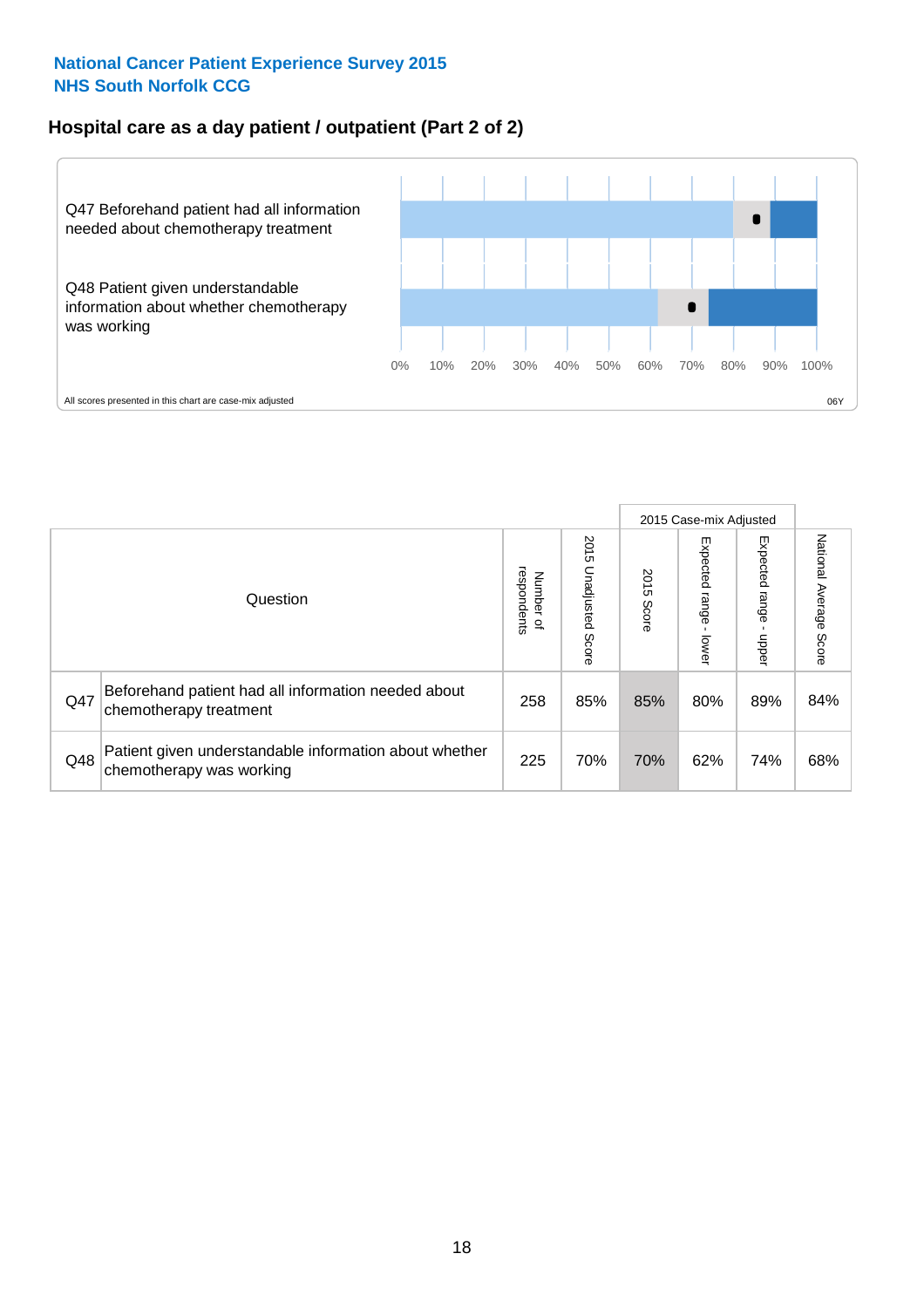#### **Home care and support**



All scores presented in this chart are case-mix adjusted

|                 |                                                                                                     |                          |                       | 2015 Case-mix Adjusted |                         |                         |                                  |
|-----------------|-----------------------------------------------------------------------------------------------------|--------------------------|-----------------------|------------------------|-------------------------|-------------------------|----------------------------------|
|                 | Question                                                                                            | respondents<br>Number of | 2015 Unadjusted Score | 2015<br>Score          | Expected range<br>lower | Expected range<br>nbber | National Average<br><b>Score</b> |
| Q49             | Hospital staff gave family or someone close all the<br>information needed to help with care at home | 379                      | 56%                   | 57%                    | 53%                     | 62%                     | 58%                              |
| Q50             | Patient definitely given enough support from health or<br>social services during treatment          | 201                      | 47%                   | 46%                    | 46%                     | 62%                     | 54%                              |
| Q <sub>51</sub> | Patient definitely given enough support from health or<br>social services after treatment           | 109                      | 40%                   | 39%                    | 35%                     | 54%                     | 45%                              |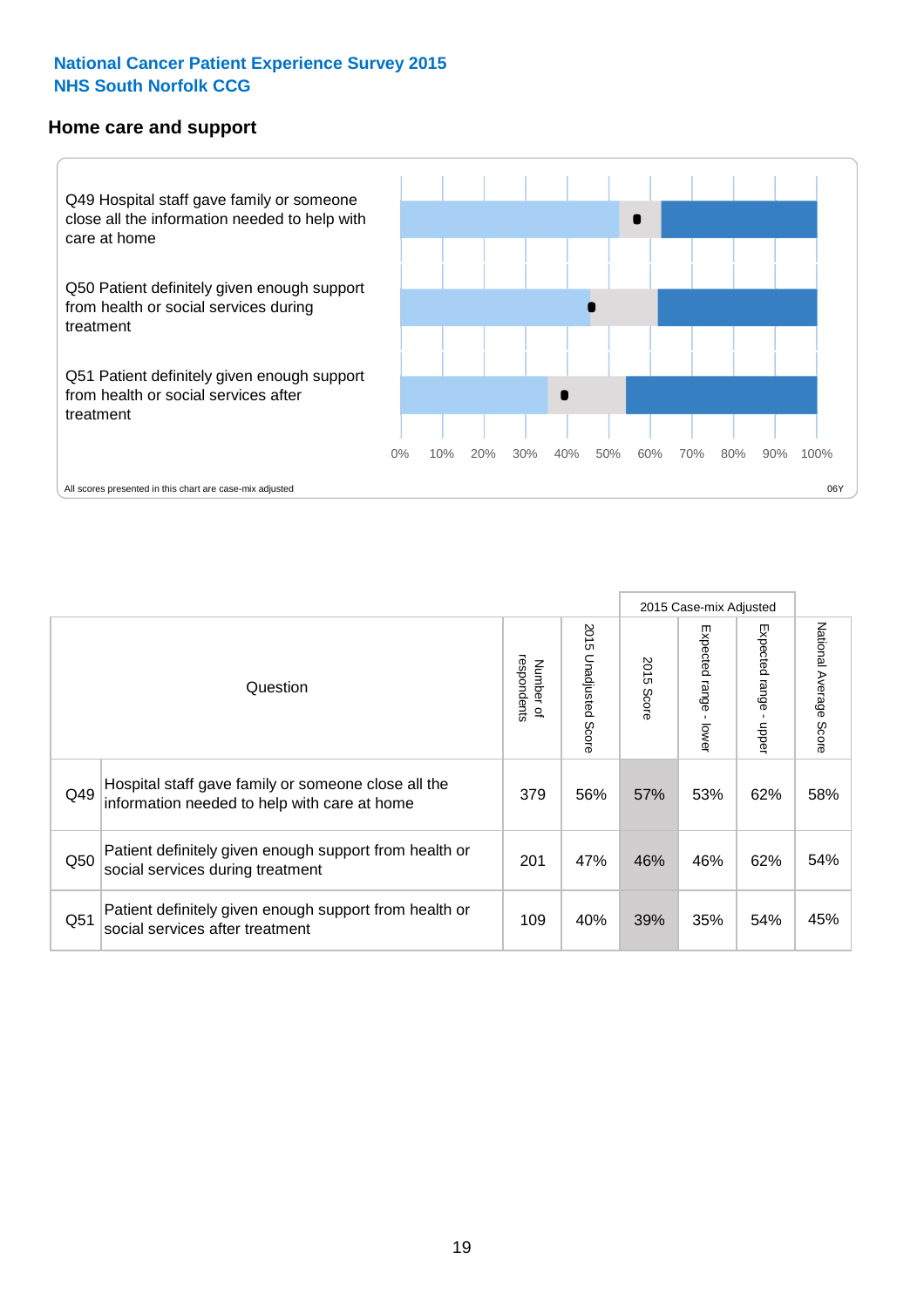# **Care from your general practice**



|     |                                                                           |                                         |                             | 2015 Case-mix Adjusted |                         |                           |                           |
|-----|---------------------------------------------------------------------------|-----------------------------------------|-----------------------------|------------------------|-------------------------|---------------------------|---------------------------|
|     | Question                                                                  | respondents<br>Number<br>$\overline{a}$ | 2015<br>Unadjusted<br>Score | 2015<br>Score          | Expected range<br>lower | Expected<br>ange<br>dpper | National Average<br>Score |
| Q52 | GP given enough information about patient's condition<br>and treatment    | 376                                     | 95%                         | 95%                    | 93%                     | 97%                       | 95%                       |
| Q53 | Practice staff definitely did everything they could to<br>support patient | 343                                     | 66%                         | 65%                    | 57%                     | 68%                       | 63%                       |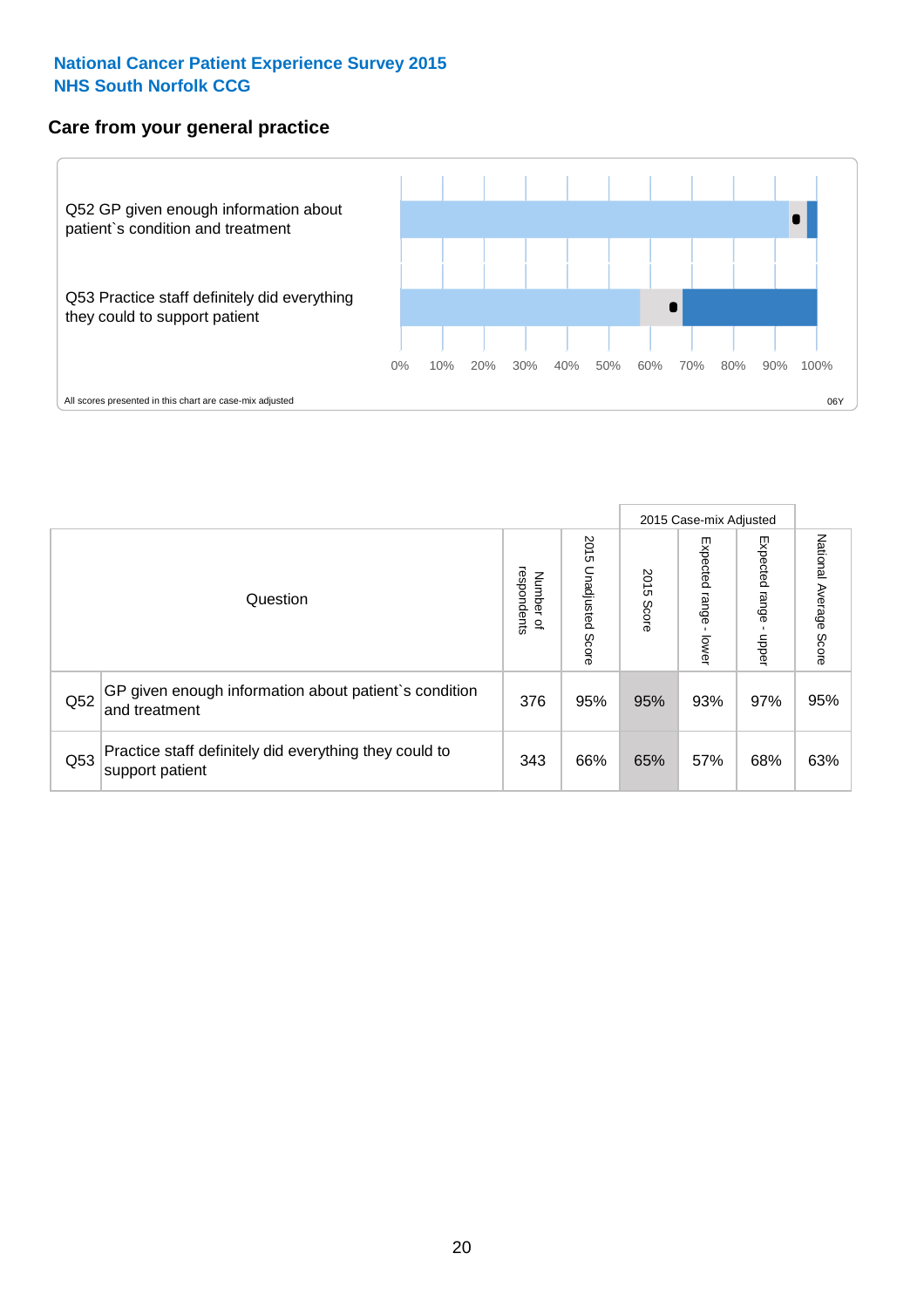# **Your overall NHS care (Part 1 of 2)**



|     |                                                                    |                          |                                 | 2015 Case-mix Adjusted |                                           |                           |                        |
|-----|--------------------------------------------------------------------|--------------------------|---------------------------------|------------------------|-------------------------------------------|---------------------------|------------------------|
|     | Question                                                           | respondents<br>Number of | 2015<br><b>Unadjusted Score</b> | 2015<br>Score          | Expected range<br>$\blacksquare$<br>lower | Expected range<br>- nbber | National Average Score |
| Q54 | Hospital and community staff always worked well together           | 451                      | 63%                             | 63%                    | 56%                                       | 66%                       | 61%                    |
| Q55 | Patient given a care plan                                          | 357                      | 26%                             | 27%                    | 28%                                       | 38%                       | 33%                    |
| Q56 | Overall the administration of the care was very good /<br>good     | 461                      | 92%                             | 92%                    | 86%                                       | 92%                       | 89%                    |
| Q57 | Length of time for attending clinics and appointments was<br>right | 453                      | 68%                             | 68%                    | 59%                                       | 72%                       | 66%                    |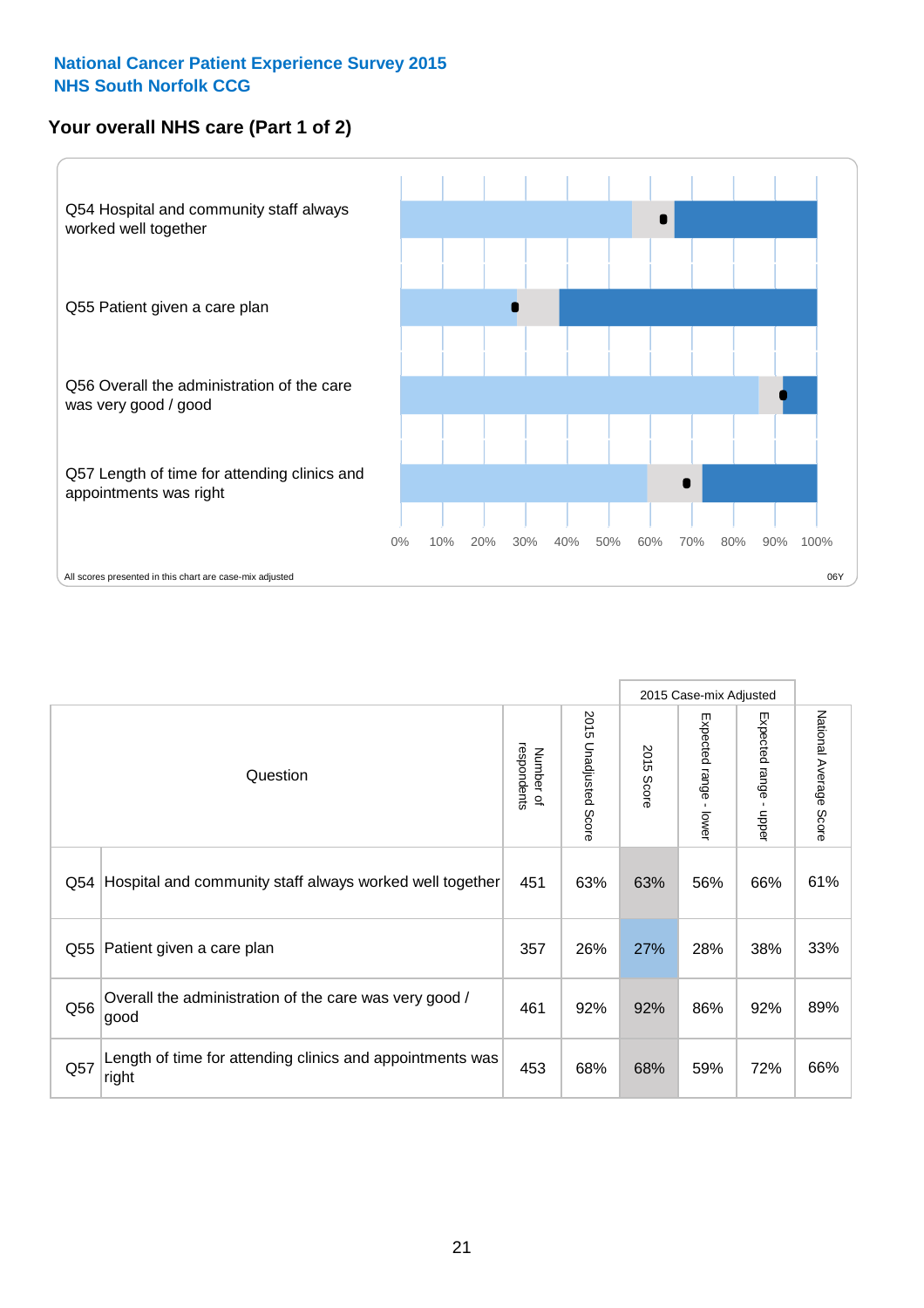# **Your overall NHS care (Part 2 of 2)**



|     |                                                       |                                              |                             |               |                            | 2015 Case-mix Adjusted     |                        |
|-----|-------------------------------------------------------|----------------------------------------------|-----------------------------|---------------|----------------------------|----------------------------|------------------------|
|     | Question                                              | respondents<br>Number<br>$\overline{\sigma}$ | 2015<br>Inadjusted<br>Score | 2015<br>Score | Expected<br>range<br>lower | Expected<br>range<br>doper | National Average Score |
| Q58 | Taking part in cancer research discussed with patient | 438                                          | 28%                         | 28%           | 21%                        | 35%                        | 28%                    |



|     |                                                                        |                                   |                             |               |                                                           | 2015 Case-mix Adjusted                                |                              |
|-----|------------------------------------------------------------------------|-----------------------------------|-----------------------------|---------------|-----------------------------------------------------------|-------------------------------------------------------|------------------------------|
|     | Question                                                               | respondents<br>Number<br>$\Omega$ | 2015<br>Jnadjusted<br>Score | 2015<br>Score | OWer<br>limit<br>range<br>$\overline{\sigma}$<br>expected | Upper<br>limit<br>range<br>$\overline{a}$<br>expected | National<br>Average<br>Score |
| Q59 | Patient's average rating of care scored from very poor to<br>very good | 452                               | 8.8                         | 8.8           | 8.6                                                       | 8.8                                                   | 8.7                          |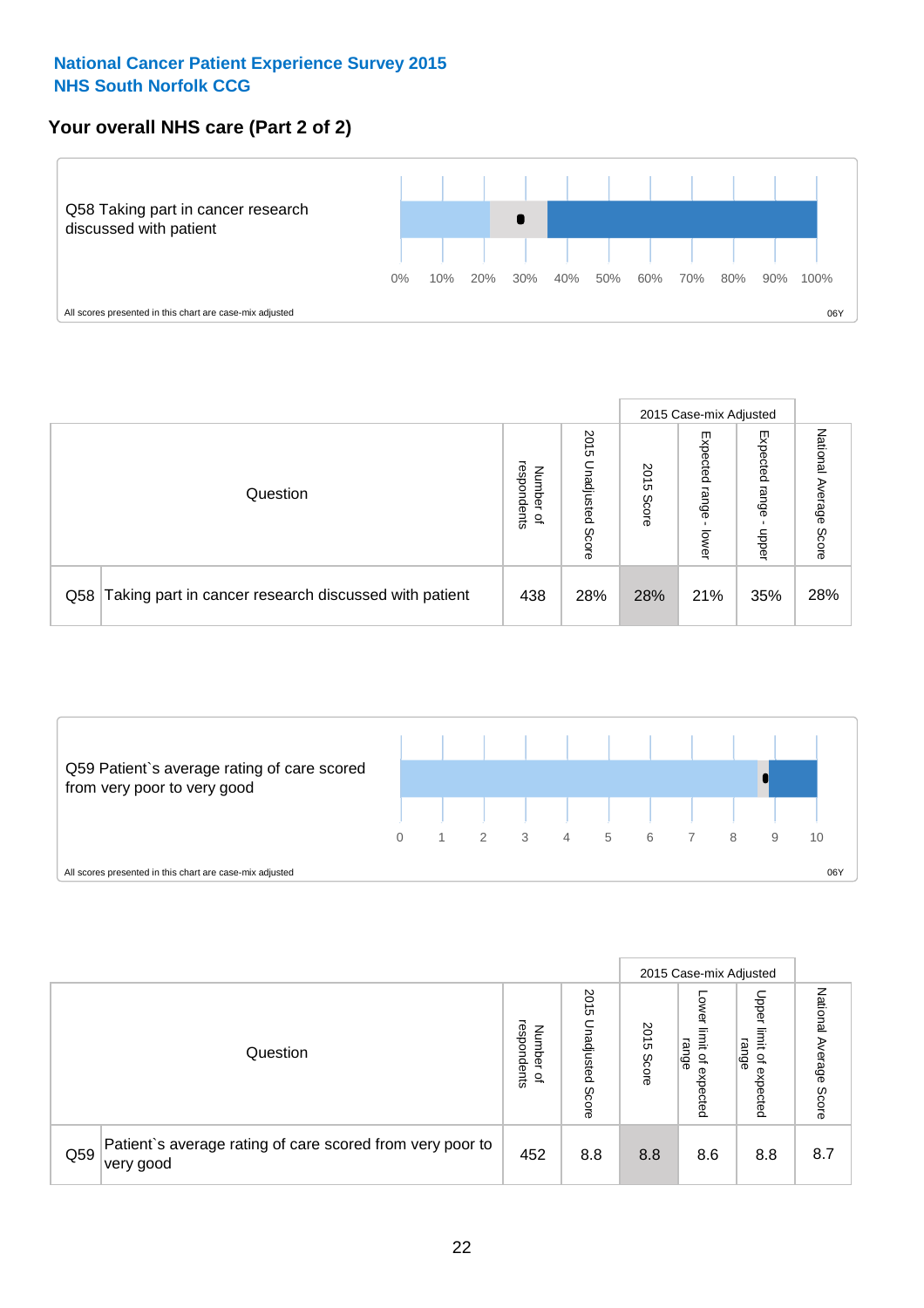# **Comparisons by tumour group for this CCG**

The following tables show the unadjusted CCG and the national percentage scores for each question broken down by tumour group. Where a cell in the table contains an asterisk this indicates that the number of patients in that group was below 21 and too small to display. Where a cell in the table contains "n.a." this indicates that there were no respondents for that tumour group.

# **Seeing your GP**

|                      | Q1. Saw GP once /<br>had to go to hospital | twice before being told | Q2. Patient thought<br>they were seen as<br>soon as necessary |                 |  |
|----------------------|--------------------------------------------|-------------------------|---------------------------------------------------------------|-----------------|--|
| <b>Cancer type</b>   | This CCG <sup>\$</sup>                     | <b>National</b>         | This CCG <sup>\$</sup>                                        | <b>National</b> |  |
| Brain / CNS          | $\star$                                    | 60%                     | $\star$                                                       | 77%             |  |
| <b>Breast</b>        | 92%                                        | 93%                     | 86%                                                           | 88%             |  |
| Colorectal / LGT     | 71%                                        | 72%                     | 71%                                                           | 80%             |  |
| Gynaecological       | 86%                                        | 75%                     | 75%                                                           | 78%             |  |
| Haematological       | 71%                                        | 64%                     | 82%                                                           | 80%             |  |
| <b>Head and Neck</b> | $\star$                                    | 77%                     | $\star$                                                       | 79%             |  |
| Lung                 | 83%                                        | 69%                     | 77%                                                           | 83%             |  |
| Prostate             | 69%                                        | 79%                     | 86%                                                           | 85%             |  |
| Sarcoma              | $\star$                                    | 64%                     | $\star$                                                       | 69%             |  |
| <b>Skin</b>          | $\star$                                    | 91%                     | $\star$                                                       | 87%             |  |
| <b>Upper Gastro</b>  | 75%                                        | 70%                     | 86%                                                           | 78%             |  |
| Urological           | 88%                                        | 81%                     | 83%                                                           | 84%             |  |
| Other                | 68%<br>70%                                 |                         | 72%                                                           | 78%             |  |
| <b>All Cancers</b>   | 78%                                        | 76%                     | 81%                                                           | 82%             |  |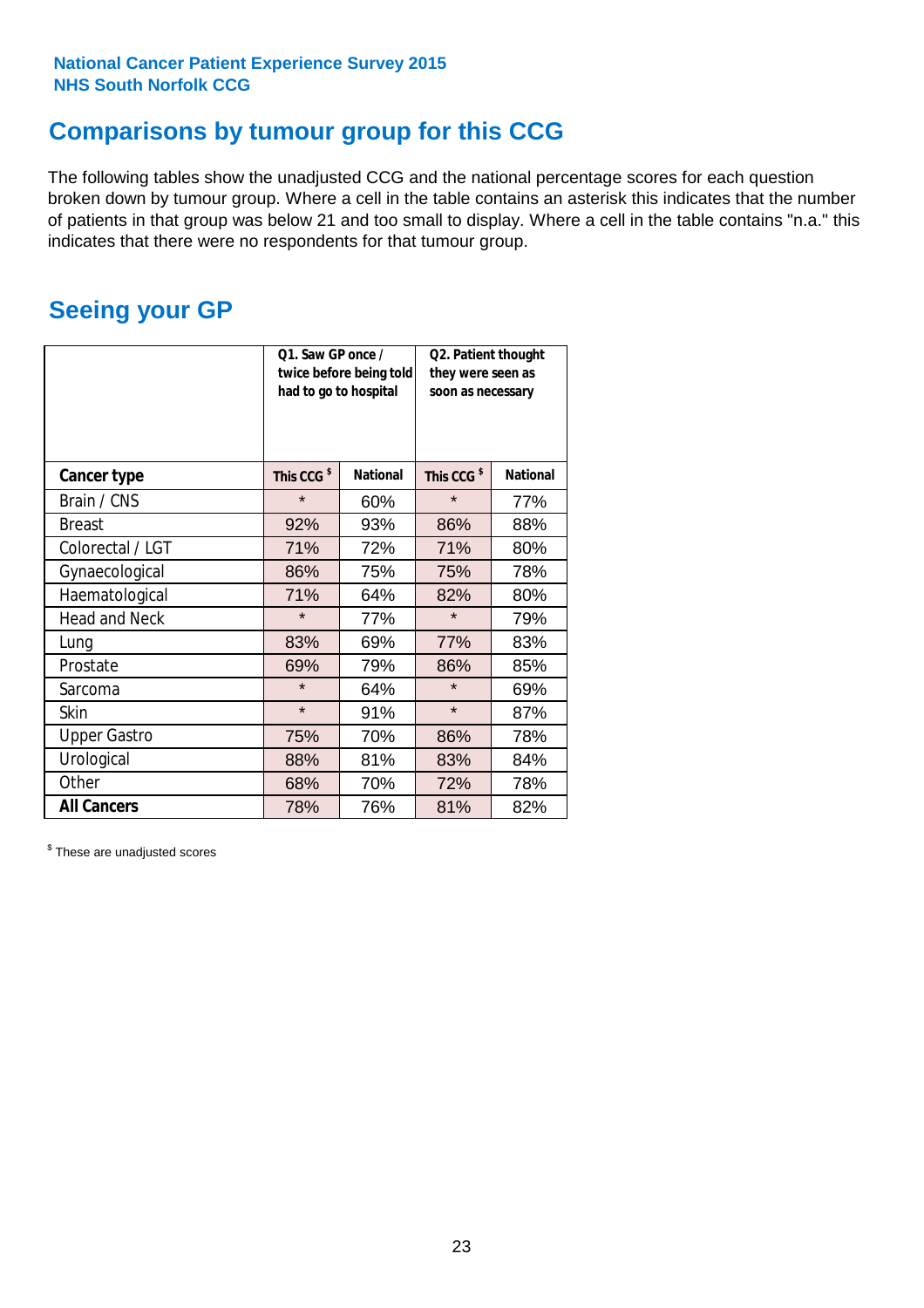# **Diagnostic tests**

|                      | be done was about<br>right | Q6. The length of time<br>waiting for the test to | Q7. Given complete<br>explanation of test<br>results in<br>understandable way |                 |  |
|----------------------|----------------------------|---------------------------------------------------|-------------------------------------------------------------------------------|-----------------|--|
| <b>Cancer type</b>   | This CCG <sup>\$</sup>     | <b>National</b>                                   | This CCG <sup>\$</sup>                                                        | <b>National</b> |  |
| Brain / CNS          | $\star$                    | 87%                                               | $\star$                                                                       | 69%             |  |
| Breast               | 85%                        | 90%                                               | 86%                                                                           | 82%             |  |
| Colorectal / LGT     | 78%                        | 86%                                               | 73%                                                                           | 81%             |  |
| Gynaecological       | 76%                        | 84%                                               | 67%                                                                           | 76%             |  |
| Haematological       | 79%                        | 87%                                               | 83%                                                                           | 76%             |  |
| <b>Head and Neck</b> | $\star$                    | 84%                                               | $\star$                                                                       | 77%             |  |
| Lung                 | 89%                        | 87%                                               | 81%                                                                           | 78%             |  |
| Prostate             | 82%                        | 85%                                               | 81%                                                                           | 79%             |  |
| Sarcoma              | $\star$                    | 81%                                               | $\star$                                                                       | 77%             |  |
| Skin                 | $\star$                    | 89%                                               | $\star$                                                                       | 85%             |  |
| <b>Upper Gastro</b>  | 83%                        | 83%                                               | 93%                                                                           | 77%             |  |
| Urological           | 86%                        | 85%                                               | 80%                                                                           | 78%             |  |
| Other                | 89%                        | 85%                                               | 80%                                                                           | 76%             |  |
| <b>All Cancers</b>   | 84%                        | 87%                                               | 81%                                                                           | 79%             |  |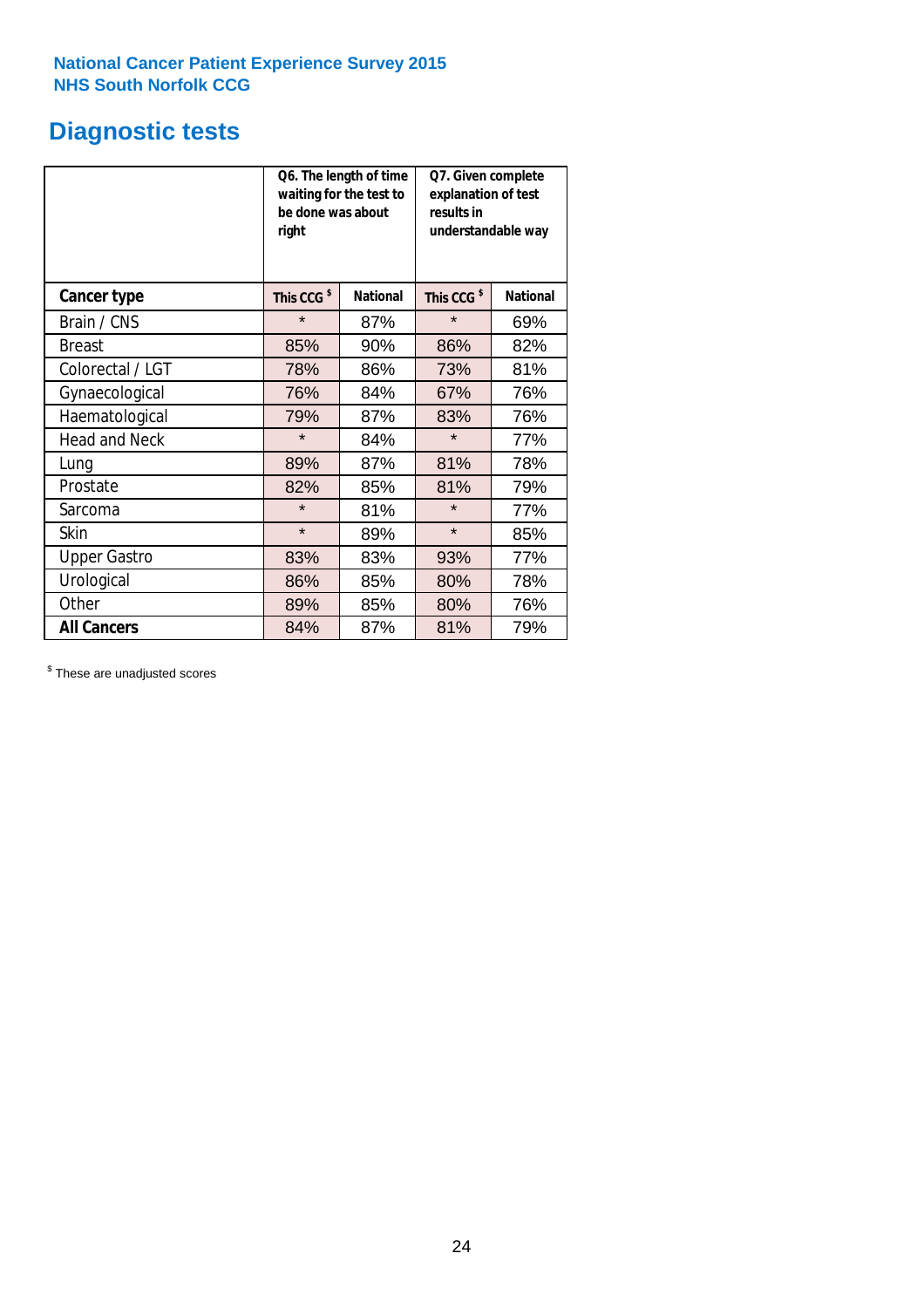# **Finding out what was wrong with you**

|                      | Q8. Patient told they<br>could bring a family<br>member or friend<br>when first told they<br>had cancer |                 | Q9. Patient felt they<br>were told sensitively<br>that they had cancer |                 | Q10. Patient<br>completely understood<br>the explanation of<br>what was wrong |                 | Q11. Patient given<br>easy to understand<br>written information<br>about the type of<br>cancer they had |                 |
|----------------------|---------------------------------------------------------------------------------------------------------|-----------------|------------------------------------------------------------------------|-----------------|-------------------------------------------------------------------------------|-----------------|---------------------------------------------------------------------------------------------------------|-----------------|
| Cancer type          | This CCG <sup>\$</sup>                                                                                  | <b>National</b> | This CCG <sup>\$</sup>                                                 | <b>National</b> | This CCG <sup>\$</sup>                                                        | <b>National</b> | This CCG <sup>\$</sup>                                                                                  | <b>National</b> |
| Brain / CNS          | $\star$                                                                                                 | 85%             | $\star$                                                                | 79%             | $\star$                                                                       | 60%             | $\star$                                                                                                 | 62%             |
| <b>Breast</b>        | 83%                                                                                                     | 83%             | 89%                                                                    | 88%             | 80%                                                                           | 78%             | 69%                                                                                                     | 76%             |
| Colorectal / LGT     | 70%                                                                                                     | 83%             | 69%                                                                    | 85%             | 76%                                                                           | 79%             | 61%                                                                                                     | 71%             |
| Gynaecological       | $\star$                                                                                                 | 75%             | 85%                                                                    | 83%             | 65%                                                                           | 73%             | 76%                                                                                                     | 69%             |
| Haematological       | 78%                                                                                                     | 75%             | 84%                                                                    | 83%             | 72%                                                                           | 60%             | 81%                                                                                                     | 74%             |
| <b>Head and Neck</b> | $\star$                                                                                                 | 73%             | $\star$                                                                | 85%             | $\star$                                                                       | 75%             | $\star$                                                                                                 | 61%             |
| Lung                 | 73%                                                                                                     | 80%             | 84%                                                                    | 83%             | 77%                                                                           | 75%             | 70%                                                                                                     | 66%             |
| Prostate             | 74%                                                                                                     | 80%             | 84%                                                                    | 84%             | 80%                                                                           | 78%             | 86%                                                                                                     | 80%             |
| Sarcoma              | $\star$                                                                                                 | 77%             | $\star$                                                                | 82%             | $\star$                                                                       | 63%             | $\star$                                                                                                 | 61%             |
| Skin                 | $\star$                                                                                                 | 71%             | $\star$                                                                | 90%             | $\star$                                                                       | 83%             | $\star$                                                                                                 | 84%             |
| <b>Upper Gastro</b>  | 74%                                                                                                     | 79%             | 87%                                                                    | 79%             | 87%                                                                           | 72%             | 74%                                                                                                     | 64%             |
| Urological           | 77%                                                                                                     | 74%             | 89%                                                                    | 82%             | 72%                                                                           | 76%             | 71%                                                                                                     | 71%             |
| Other                | 78%                                                                                                     | 77%             | 83%                                                                    | 82%             | 72%                                                                           | 72%             | 63%                                                                                                     | 61%             |
| <b>All Cancers</b>   | 77%                                                                                                     | 79%             | 84%                                                                    | 84%             | 76%                                                                           | 73%             | 72%                                                                                                     | 72%             |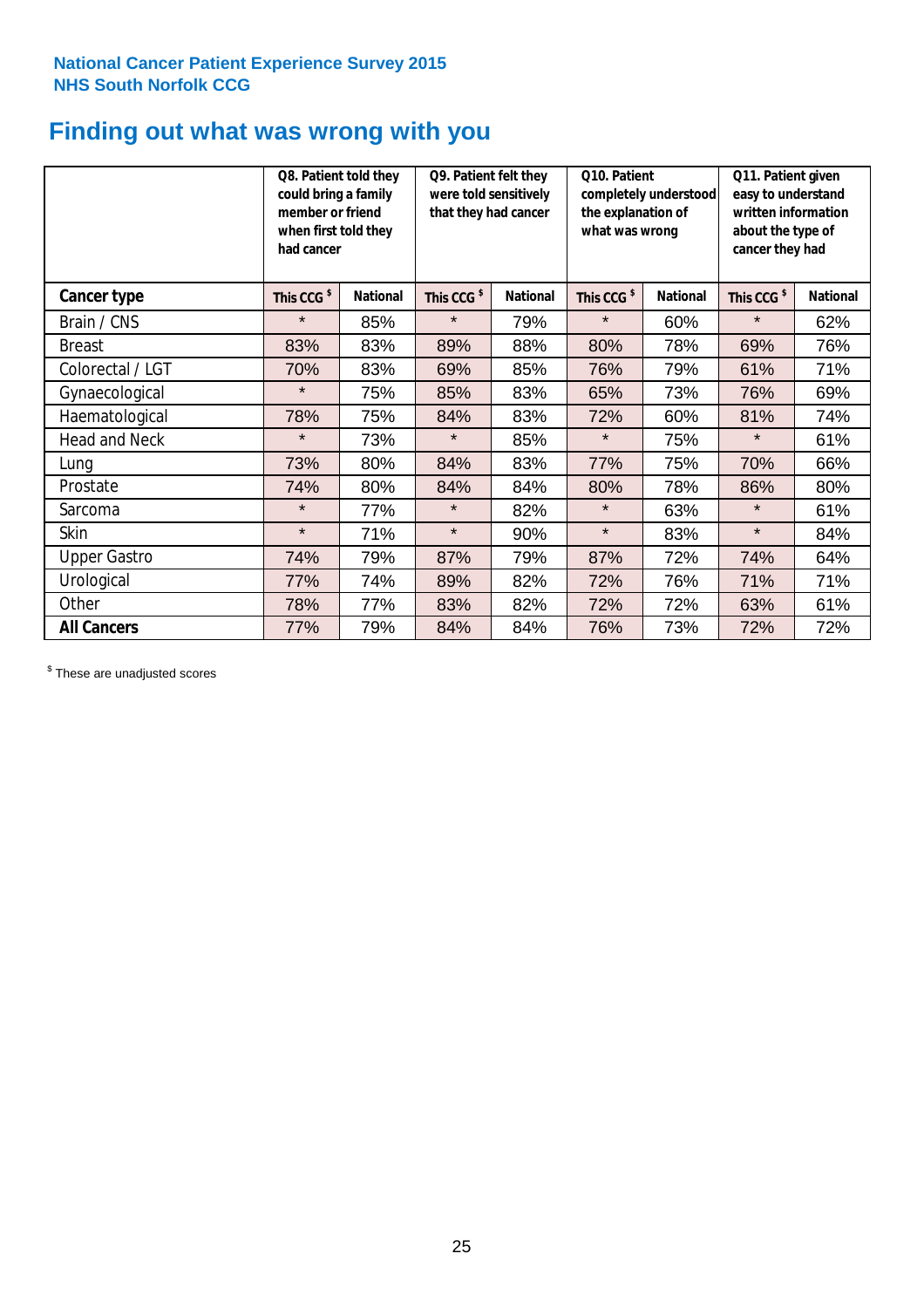# **Deciding the best treatment for you**

|                      | <b>Q12. Patient felt that</b><br>treatment options<br>were completely<br>explained |                 | Q13. Possible side<br>understandable way | effects explained in an | Q14. Patient given<br>practical advice and<br>support in dealing with<br>side effects of<br>treatment |                 |  |
|----------------------|------------------------------------------------------------------------------------|-----------------|------------------------------------------|-------------------------|-------------------------------------------------------------------------------------------------------|-----------------|--|
| <b>Cancer type</b>   | This CCG <sup>\$</sup>                                                             | <b>National</b> | This CCG <sup>\$</sup>                   | <b>National</b>         | This CCG <sup>\$</sup>                                                                                | <b>National</b> |  |
| Brain / CNS          | $\star$                                                                            | 80%             | $\star$                                  | 71%                     | $\star$                                                                                               | 62%             |  |
| <b>Breast</b>        | 87%                                                                                | 84%             | 86%                                      | 76%                     | 78%                                                                                                   | 69%             |  |
| Colorectal / LGT     | 71%                                                                                | 85%             | 67%                                      | 75%                     | 58%                                                                                                   | 68%             |  |
| Gynaecological       | 86%                                                                                | 84%             | 80%                                      | 76%                     | 64%                                                                                                   | 68%             |  |
| Haematological       | 87%                                                                                | 81%             | 71%                                      | 69%                     | 67%                                                                                                   | 65%             |  |
| <b>Head and Neck</b> | $\star$                                                                            | 85%             | $\star$                                  | 72%                     | $\star$                                                                                               | 67%             |  |
| Lung                 | 76%                                                                                | 84%             | 71%                                      | 74%                     | 62%                                                                                                   | 69%             |  |
| Prostate             | 76%                                                                                | 80%             | 67%                                      | 71%                     | 66%                                                                                                   | 61%             |  |
| Sarcoma              | $\star$                                                                            | 82%             | $\star$                                  | 75%                     | $\star$                                                                                               | 66%             |  |
| Skin                 | $\star$                                                                            | 88%             | $\star$                                  | 75%                     | $\star$                                                                                               | 74%             |  |
| <b>Upper Gastro</b>  | 92%                                                                                | 83%             | 79%                                      | 72%                     | 90%                                                                                                   | 66%             |  |
| Urological           | 74%                                                                                | 80%             | 58%                                      | 69%                     | 63%                                                                                                   | 61%             |  |
| Other                | 83%                                                                                | 80%             | 72%                                      | 72%                     | 62%                                                                                                   | 64%             |  |
| <b>All Cancers</b>   | 82%                                                                                | 83%             | 73%                                      | 73%                     | 68%                                                                                                   | 66%             |  |

|                      | in the future          | Q15. Patient definitely<br>told about side effects<br>that could affect them | Q16. Patient definitely<br>involved in decisions<br>about care and<br>treatment |                 |  |
|----------------------|------------------------|------------------------------------------------------------------------------|---------------------------------------------------------------------------------|-----------------|--|
| <b>Cancer type</b>   | This CCG <sup>\$</sup> | <b>National</b>                                                              | This CCG <sup>\$</sup>                                                          | <b>National</b> |  |
| Brain / CNS          | $\star$                | 56%                                                                          | $\star$                                                                         | 74%             |  |
| <b>Breast</b>        | 58%                    | 55%                                                                          | 88%                                                                             | 79%             |  |
| Colorectal / LGT     | 55%                    | 56%                                                                          | 69%                                                                             | 79%             |  |
| Gynaecological       | 54%<br>64%             |                                                                              | 79%                                                                             | 76%             |  |
| Haematological       | 50%                    | 50%                                                                          | 85%                                                                             | 77%             |  |
| <b>Head and Neck</b> | $\star$                | 58%                                                                          | $\star$                                                                         | 76%             |  |
| Lung                 | 54%                    | 54%                                                                          | 77%                                                                             | 78%             |  |
| Prostate             | 63%                    | 63%                                                                          | 77%                                                                             | 79%             |  |
| Sarcoma              | $\star$                | 54%                                                                          | $\star$                                                                         | 77%             |  |
| Skin                 | $\star$                | 66%                                                                          | $\star$                                                                         | 86%             |  |
| <b>Upper Gastro</b>  | 69%                    | 53%                                                                          | 93%                                                                             | 77%             |  |
| Urological           | 61%                    | 52%                                                                          | 79%                                                                             | 75%             |  |
| Other                | 62%                    | 51%                                                                          | 83%                                                                             | 75%             |  |
| <b>All Cancers</b>   | 59%                    | 54%                                                                          | 82%                                                                             | 78%             |  |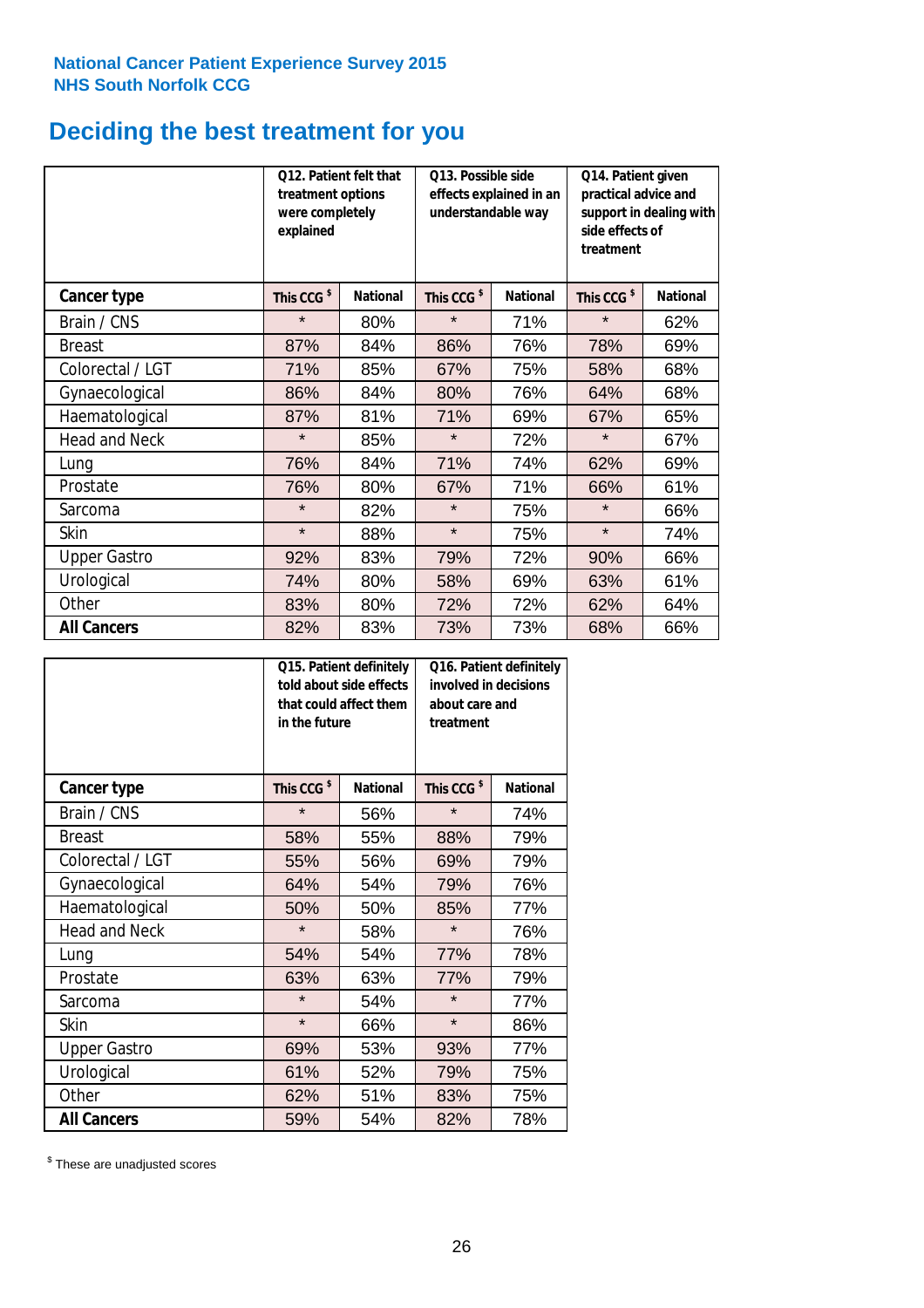# **Clinical Nurse Specialist**

|                      | would support them<br>through their<br>treatment | Q17. Patient given the<br>name of the CNS who | Q18. Patient found it<br>easy to contact their<br><b>CNS</b> |                 | <b>Q19. Get</b><br>understandable<br>answers to important<br>questions all or most<br>of the time |                 |
|----------------------|--------------------------------------------------|-----------------------------------------------|--------------------------------------------------------------|-----------------|---------------------------------------------------------------------------------------------------|-----------------|
| <b>Cancer type</b>   | This CCG <sup>\$</sup>                           | <b>National</b>                               | This CCG <sup>\$</sup>                                       | <b>National</b> | This CCG <sup>\$</sup>                                                                            | <b>National</b> |
| Brain / CNS          | $\star$                                          | 95%                                           | $\star$                                                      | 84%             | $\star$                                                                                           | 85%             |
| <b>Breast</b>        | 99%                                              | 94%                                           | 86%                                                          | 85%             | 92%                                                                                               | 88%             |
| Colorectal / LGT     | 98%                                              | 91%                                           | 80%                                                          | 88%             | 84%                                                                                               | 90%             |
| Gynaecological       | 100%                                             | 93%                                           | $\star$                                                      | 86%             | $\star$                                                                                           | 87%             |
| Haematological       | 89%                                              | 89%                                           | 87%                                                          | 89%             | 92%                                                                                               | 90%             |
| <b>Head and Neck</b> | $\star$                                          | 88%                                           | $\star$                                                      | 86%             | $\star$                                                                                           | 88%             |
| Lung                 | 97%                                              | 93%                                           | 84%                                                          | 89%             | 95%                                                                                               | 89%             |
| Prostate             | 88%                                              | 89%                                           | 90%                                                          | 83%             | 82%                                                                                               | 88%             |
| Sarcoma              | $\star$                                          | 87%                                           | $\star$                                                      | 86%             | $\star$                                                                                           | 88%             |
| Skin                 | $\star$                                          | 88%                                           | $\star$                                                      | 90%             | $\star$                                                                                           | 92%             |
| <b>Upper Gastro</b>  | 100%                                             | 92%                                           | 85%                                                          | 87%             | 100%                                                                                              | 88%             |
| Urological           | 88%                                              | 80%                                           | 100%                                                         | 85%             | 88%                                                                                               | 88%             |
| Other                | 90%                                              | 86%                                           | 87%                                                          | 86%             | 87%                                                                                               | 87%             |
| <b>All Cancers</b>   | 94%                                              | 90%                                           | 86%                                                          | 87%             | 89%                                                                                               | 88%             |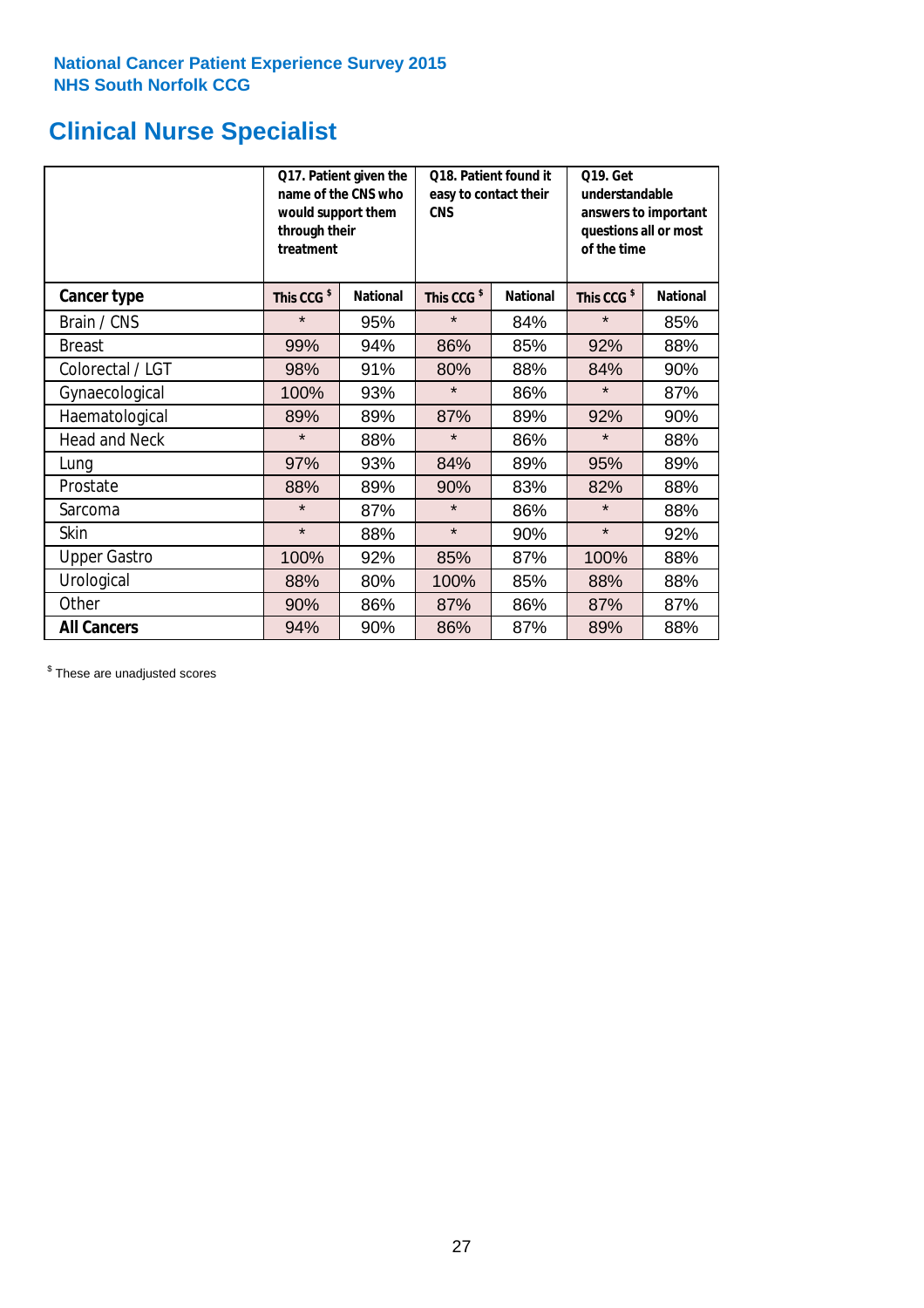# **Support for people with cancer**

|                      | Q20. Hospital staff<br>gave information | about support groups | Q21. Hospital staff<br>gave information<br>about impact cancer<br>could have on day to<br>day activities |                 | Q22. Hospital staff<br>gave information on<br>getting financial help |                 | Q23. Hospital staff told<br>patient they could get<br>free prescriptions |                 |
|----------------------|-----------------------------------------|----------------------|----------------------------------------------------------------------------------------------------------|-----------------|----------------------------------------------------------------------|-----------------|--------------------------------------------------------------------------|-----------------|
| Cancer type          | This CCG <sup>\$</sup>                  | <b>National</b>      | This CCG <sup>\$</sup>                                                                                   | <b>National</b> | This CCG <sup>\$</sup>                                               | <b>National</b> | This CCG <sup>\$</sup>                                                   | <b>National</b> |
| Brain / CNS          | $\star$                                 | 85%                  | $\star$                                                                                                  | 80%             | $\star$                                                              | 72%             | $\star$                                                                  | 79%             |
| <b>Breast</b>        | 99%                                     | 88%                  | 90%                                                                                                      | 85%             | 67%                                                                  | 60%             | 89%                                                                      | 80%             |
| Colorectal / LGT     | 79%                                     | 82%                  | 68%                                                                                                      | 82%             | 40%                                                                  | 52%             | $\star$                                                                  | 83%             |
| Gynaecological       | 100%                                    | 83%                  | $\star$                                                                                                  | 81%             | $\star$                                                              | 58%             | $\star$                                                                  | 76%             |
| Haematological       | 82%                                     | 82%                  | 83%                                                                                                      | 82%             | 46%                                                                  | 56%             | 74%                                                                      | 86%             |
| <b>Head and Neck</b> | $\star$                                 | 83%                  | $\star$                                                                                                  | 80%             | $\star$                                                              | 55%             | $\star$                                                                  | 80%             |
| Lung                 | 86%                                     | 82%                  | 67%                                                                                                      | 80%             | $\star$                                                              | 68%             | $\star$                                                                  | 85%             |
| Prostate             | 97%                                     | 85%                  | 76%                                                                                                      | 81%             | $\star$                                                              | 41%             | $\star$                                                                  | 76%             |
| Sarcoma              | $\star$                                 | 82%                  | $\star$                                                                                                  | 80%             | $\star$                                                              | 57%             | $\star$                                                                  | 75%             |
| Skin                 | $\star$                                 | 85%                  | $\star$                                                                                                  | 85%             | $\star$                                                              | 51%             | $\star$                                                                  | 65%             |
| <b>Upper Gastro</b>  | 93%                                     | 82%                  | 86%                                                                                                      | 78%             | $\star$                                                              | 57%             | $\star$                                                                  | 83%             |
| Urological           | 78%                                     | 71%                  | $\star$                                                                                                  | 70%             | $\star$                                                              | 33%             | $\star$                                                                  | 69%             |
| Other                | 90%                                     | 80%                  | 87%                                                                                                      | 77%             | 57%                                                                  | 53%             | 78%                                                                      | 79%             |
| <b>All Cancers</b>   | 90%                                     | 83%                  | 82%                                                                                                      | 81%             | 57%                                                                  | 55%             | 81%                                                                      | 80%             |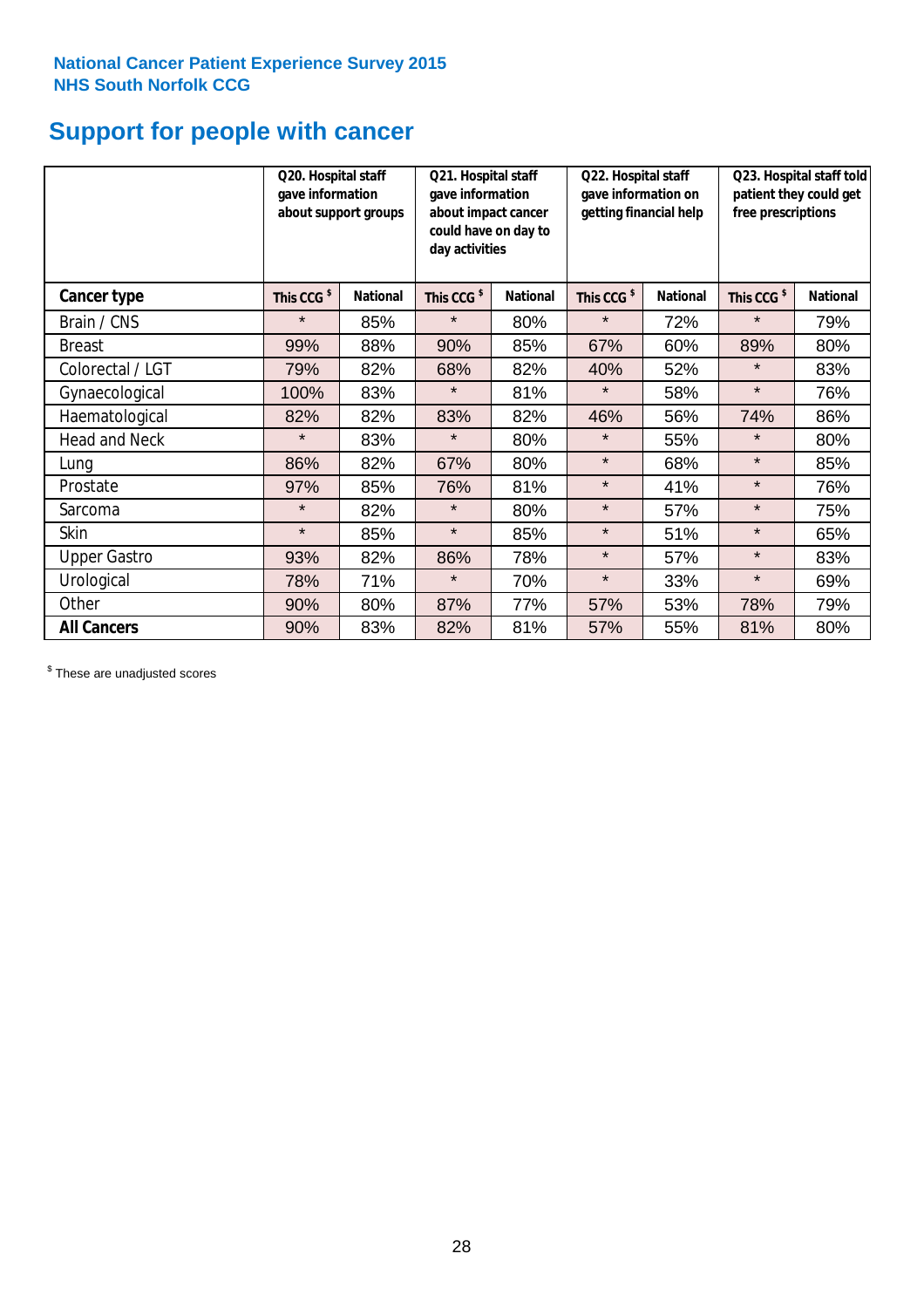# **Operations**

|                      | Q26. Staff explained<br>how operation had<br>gone in<br>understandable way |                 |  |  |  |
|----------------------|----------------------------------------------------------------------------|-----------------|--|--|--|
| <b>Cancer type</b>   | This CCG <sup>\$</sup>                                                     | <b>National</b> |  |  |  |
| Brain / CNS          | $\star$                                                                    | 75%             |  |  |  |
| <b>Breast</b>        | 83%                                                                        | 77%             |  |  |  |
| Colorectal / LGT     | 80%                                                                        | 81%             |  |  |  |
| Gynaecological       | $\star$                                                                    | 79%             |  |  |  |
| Haematological       | $\star$                                                                    | 75%             |  |  |  |
| <b>Head and Neck</b> | $\star$                                                                    | 77%             |  |  |  |
| Lung                 | $\star$                                                                    | 76%             |  |  |  |
| Prostate             | $\star$                                                                    | 76%             |  |  |  |
| Sarcoma              | n.a.                                                                       | 80%             |  |  |  |
| Skin                 | $\star$                                                                    | 84%             |  |  |  |
| <b>Upper Gastro</b>  | $\star$                                                                    | 81%             |  |  |  |
| Urological           | 73%                                                                        | 74%             |  |  |  |
| Other                | 83%<br>78%                                                                 |                 |  |  |  |
| <b>All Cancers</b>   | 81%<br>78%                                                                 |                 |  |  |  |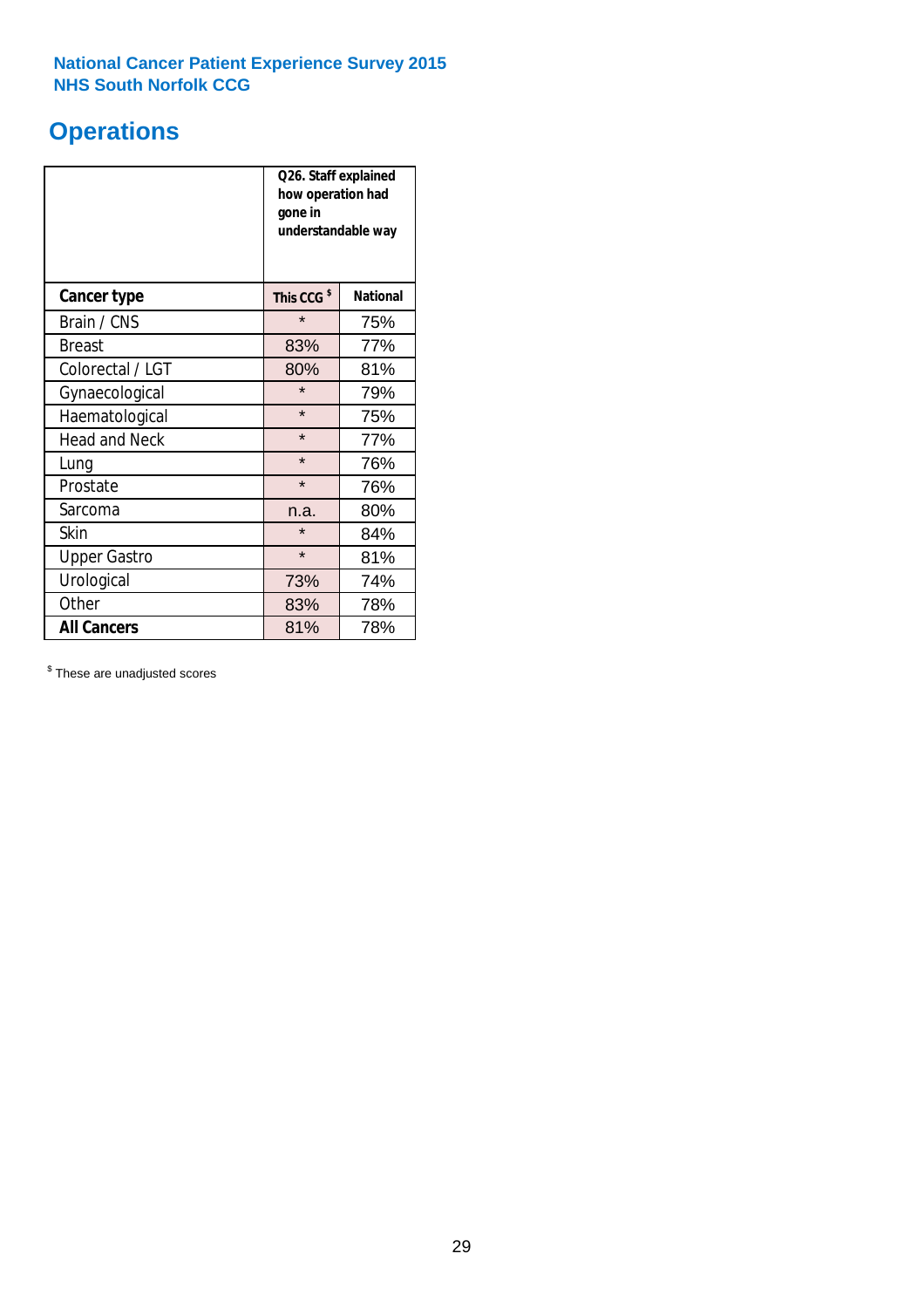# **Hospital care as an inpatient (Part 1 of 2)**

|                      | or nurses did not talk<br>they were not there | Q28. Groups of doctors<br>in front of patient as if | Q29. Patient had<br>confidence and trust in<br>all doctors treating<br>them |                 | Q30. Patient's family<br>or someone close<br>definitely had<br>opportunity to talk to<br>doctor |                 | Q31. Patient had<br>confidence and trust in I<br>all ward nurses |                 |
|----------------------|-----------------------------------------------|-----------------------------------------------------|-----------------------------------------------------------------------------|-----------------|-------------------------------------------------------------------------------------------------|-----------------|------------------------------------------------------------------|-----------------|
| Cancer type          | This CCG <sup>\$</sup>                        | <b>National</b>                                     | This CCG <sup>\$</sup>                                                      | <b>National</b> | This CCG <sup>\$</sup>                                                                          | <b>National</b> | This CCG <sup>\$</sup>                                           | <b>National</b> |
| Brain / CNS          | $\star$                                       | 68%                                                 | $\star$                                                                     | 78%             | $\star$                                                                                         | 65%             | $\star$                                                          | 67%             |
| <b>Breast</b>        | 94%                                           | 89%                                                 | 85%                                                                         | 86%             | 81%                                                                                             | 73%             | 78%                                                              | 74%             |
| Colorectal / LGT     | 71%                                           | 75%                                                 | 89%                                                                         | 85%             | 58%                                                                                             | 72%             | 57%                                                              | 68%             |
| Gynaecological       | 91%                                           | 84%                                                 | 96%                                                                         | 86%             | $\star$                                                                                         | 71%             | 83%                                                              | 69%             |
| Haematological       | 74%                                           | 80%                                                 | 87%                                                                         | 81%             | 70%                                                                                             | 75%             | 73%                                                              | 73%             |
| <b>Head and Neck</b> | $\star$                                       | 79%                                                 | $\star$                                                                     | 85%             | $\star$                                                                                         | 73%             | $\star$                                                          | 72%             |
| Lung                 | $\star$                                       | 75%                                                 | $\star$                                                                     | 82%             | $\star$                                                                                         | 71%             | $\star$                                                          | 73%             |
| Prostate             | $\star$                                       | 84%                                                 | $\star$                                                                     | 87%             | $\star$                                                                                         | 72%             | $\star$                                                          | 75%             |
| Sarcoma              | $\star$                                       | 82%                                                 | $\star$                                                                     | 85%             | $\star$                                                                                         | 75%             | $\star$                                                          | 70%             |
| Skin                 | $\star$                                       | 85%                                                 | $\star$                                                                     | 90%             | $\star$                                                                                         | 79%             | $\star$                                                          | 84%             |
| <b>Upper Gastro</b>  | $\star$                                       | 75%                                                 | $\star$                                                                     | 83%             | $\star$                                                                                         | 72%             | $\star$                                                          | 70%             |
| Urological           | 87%                                           | 80%                                                 | 80%                                                                         | 84%             | 68%                                                                                             | 67%             | 67%                                                              | 75%             |
| Other                | 89%                                           | 79%                                                 | 80%                                                                         | 79%             | 74%                                                                                             | 70%             | 74%                                                              | 69%             |
| <b>All Cancers</b>   | 85%                                           | 81%                                                 | 85%                                                                         | 84%             | 71%                                                                                             | 72%             | 73%                                                              | 72%             |

|                      | Q32. Always / nearly<br>always enough nurses<br>on duty |                 | Q33. All staff asked<br>patient what name<br>they preferred to be<br>called by |                 | Q34. Always given<br>enough privacy when<br>discussing condition or<br>treatment |                 | Q35. Patient was able<br>to discuss worries or<br>fears with staff during<br>visit |                 |
|----------------------|---------------------------------------------------------|-----------------|--------------------------------------------------------------------------------|-----------------|----------------------------------------------------------------------------------|-----------------|------------------------------------------------------------------------------------|-----------------|
| <b>Cancer type</b>   | This CCG <sup>\$</sup>                                  | <b>National</b> | This CCG <sup>\$</sup>                                                         | <b>National</b> | This CCG <sup>\$</sup>                                                           | <b>National</b> | This CCG <sup>\$</sup>                                                             | <b>National</b> |
| Brain / CNS          | $\star$                                                 | 64%             | $\star$                                                                        | 69%             | $\star$                                                                          | 80%             | $\star$                                                                            | 44%             |
| <b>Breast</b>        | 66%                                                     | 69%             | 59%                                                                            | 60%             | 87%                                                                              | 86%             | 62%                                                                                | 53%             |
| Colorectal / LGT     | 49%                                                     | 61%             | 66%                                                                            | 70%             | 85%                                                                              | 84%             | 48%                                                                                | 54%             |
| Gynaecological       | 61%                                                     | 65%             | 64%                                                                            | 63%             | 91%                                                                              | 82%             | $\star$                                                                            | 50%             |
| Haematological       | 68%                                                     | 63%             | 65%                                                                            | 67%             | 90%                                                                              | 86%             | $\star$                                                                            | 55%             |
| <b>Head and Neck</b> | $\star$                                                 | 67%             | $\star$                                                                        | 66%             | $\star$                                                                          | 85%             | $\star$                                                                            | 50%             |
| Lung                 | $\star$                                                 | 68%             | $\star$                                                                        | 71%             | $\star$                                                                          | 84%             | $\star$                                                                            | 49%             |
| Prostate             | $\star$                                                 | 71%             | $\star$                                                                        | 67%             | $\star$                                                                          | 87%             | $\star$                                                                            | 52%             |
| Sarcoma              | $\star$                                                 | 68%             | $\star$                                                                        | 71%             | $\star$                                                                          | 87%             | $\star$                                                                            | 52%             |
| Skin                 | $\star$                                                 | 81%             | $\star$                                                                        | 67%             | $\star$                                                                          | 89%             | $\star$                                                                            | 61%             |
| <b>Upper Gastro</b>  | $\star$                                                 | 62%             | $\star$                                                                        | 75%             | $\star$                                                                          | 83%             | $\star$                                                                            | 53%             |
| Urological           | 43%                                                     | 68%             | 60%                                                                            | 71%             | 80%                                                                              | 84%             | 57%                                                                                | 46%             |
| Other                | 56%                                                     | 62%             | 65%                                                                            | 66%             | 88%                                                                              | 82%             | 59%                                                                                | 48%             |
| <b>All Cancers</b>   | 58%                                                     | 66%             | 63%                                                                            | 67%             | 88%                                                                              | 85%             | 52%                                                                                | 52%             |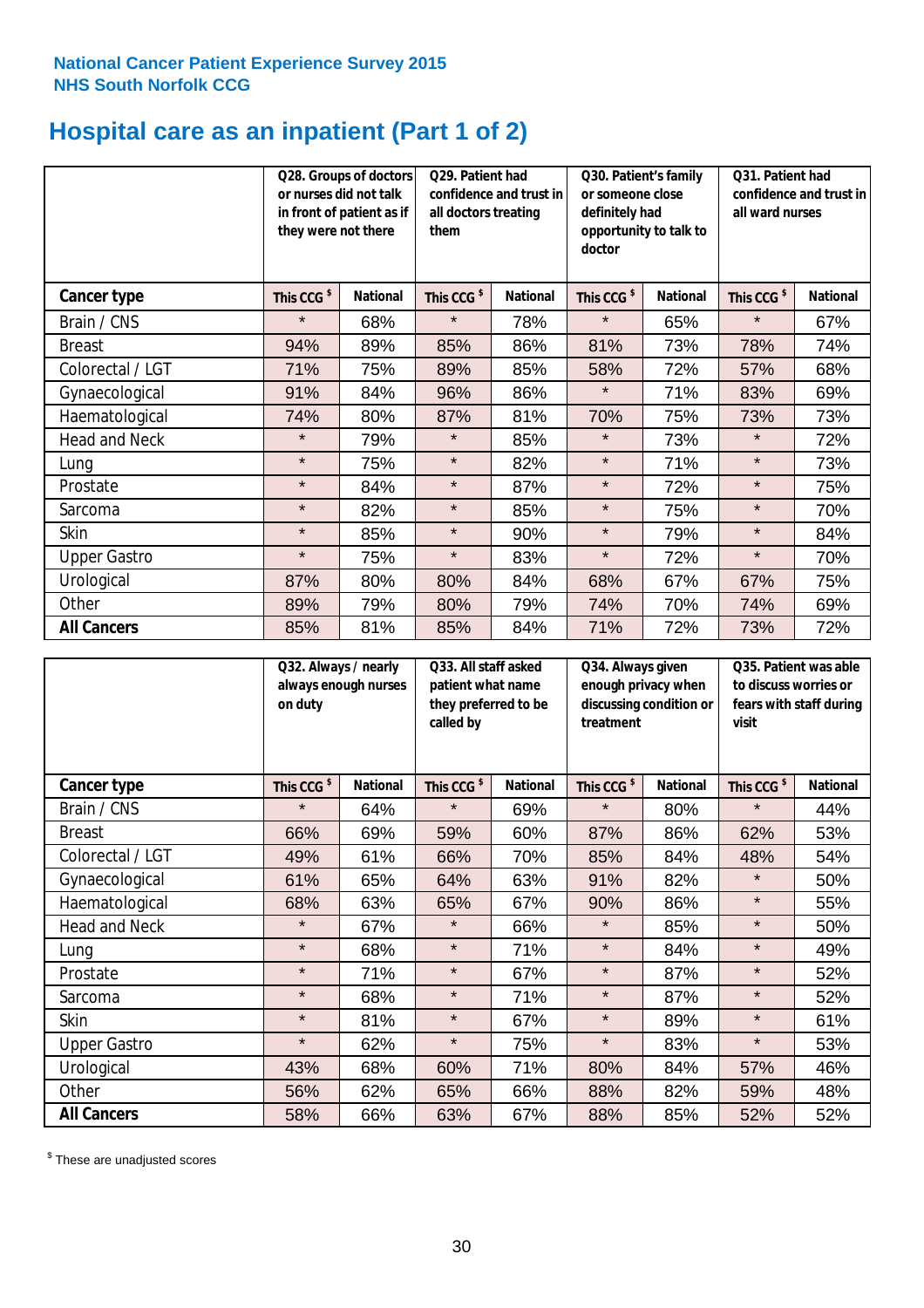# **Hospital care as an inpatient (Part 2 of 2)**

|                      | Q36. Hospital staff<br>definitely did<br>everything to help<br>control pain |                 | Q37. Always treated<br>with respect and<br>dignity by staff |                 | Q38. Given clear<br>written information<br>about what should /<br>should not do post<br>discharge |                 | Q39. Staff told patient<br>who to contact if<br>worried post discharge |                 |  |
|----------------------|-----------------------------------------------------------------------------|-----------------|-------------------------------------------------------------|-----------------|---------------------------------------------------------------------------------------------------|-----------------|------------------------------------------------------------------------|-----------------|--|
| Cancer type          | This CCG <sup>\$</sup>                                                      | <b>National</b> | This CCG <sup>\$</sup>                                      | <b>National</b> | This CCG <sup>\$</sup>                                                                            | <b>National</b> | This CCG <sup>\$</sup>                                                 | <b>National</b> |  |
| Brain / CNS          | $\star$                                                                     | 82%             | $\star$                                                     | 84%             | $\star$                                                                                           | 79%             | $\star$                                                                | 91%             |  |
| <b>Breast</b>        | 91%                                                                         | 86%             | 89%                                                         | 88%             | 87%                                                                                               | 90%             | 98%                                                                    | 95%             |  |
| Colorectal / LGT     | 87%                                                                         | 84%             | 79%                                                         | 86%             | 74%                                                                                               | 83%             | 94%                                                                    | 94%             |  |
| Gynaecological       | $\star$                                                                     | 83%             | 91%                                                         | 85%             | 96%                                                                                               | 86%             | 91%                                                                    | 93%             |  |
| Haematological       | 81%                                                                         | 84%             | 87%                                                         | 89%             | 79%                                                                                               | 79%             | 97%                                                                    | 95%             |  |
| <b>Head and Neck</b> | $\star$                                                                     | 84%             | $\star$                                                     | 88%             | $\star$                                                                                           | 86%             | $\star$                                                                | 92%             |  |
| Lung                 | $\star$                                                                     | 83%             | $\star$                                                     | 87%             | $\star$                                                                                           | 81%             | $\star$                                                                | 92%             |  |
| Prostate             | $\star$                                                                     | 85%             | $\star$                                                     | 91%             | $\star$                                                                                           | 87%             | $\star$                                                                | 94%             |  |
| Sarcoma              | $\star$                                                                     | 86%             | $\star$                                                     | 91%             | $\star$                                                                                           | 83%             | $\star$                                                                | 94%             |  |
| Skin                 | $\star$                                                                     | 88%             | $\star$                                                     | 93%             | $\star$                                                                                           | 91%             | $\star$                                                                | 97%             |  |
| <b>Upper Gastro</b>  | $\star$                                                                     | 83%             | $\star$                                                     | 86%             | $\star$                                                                                           | 79%             | $\star$                                                                | 93%             |  |
| Urological           | 85%                                                                         | 80%             | 87%                                                         | 88%             | 79%                                                                                               | 83%             | 79%                                                                    | 90%             |  |
| Other                | 86%                                                                         | 82%             | 86%                                                         | 85%             | 82%                                                                                               | 80%             | 94%                                                                    | 92%             |  |
| <b>All Cancers</b>   | 86%                                                                         | 84%             | 88%                                                         | 87%             | 83%                                                                                               | 84%             | 93%                                                                    | 94%             |  |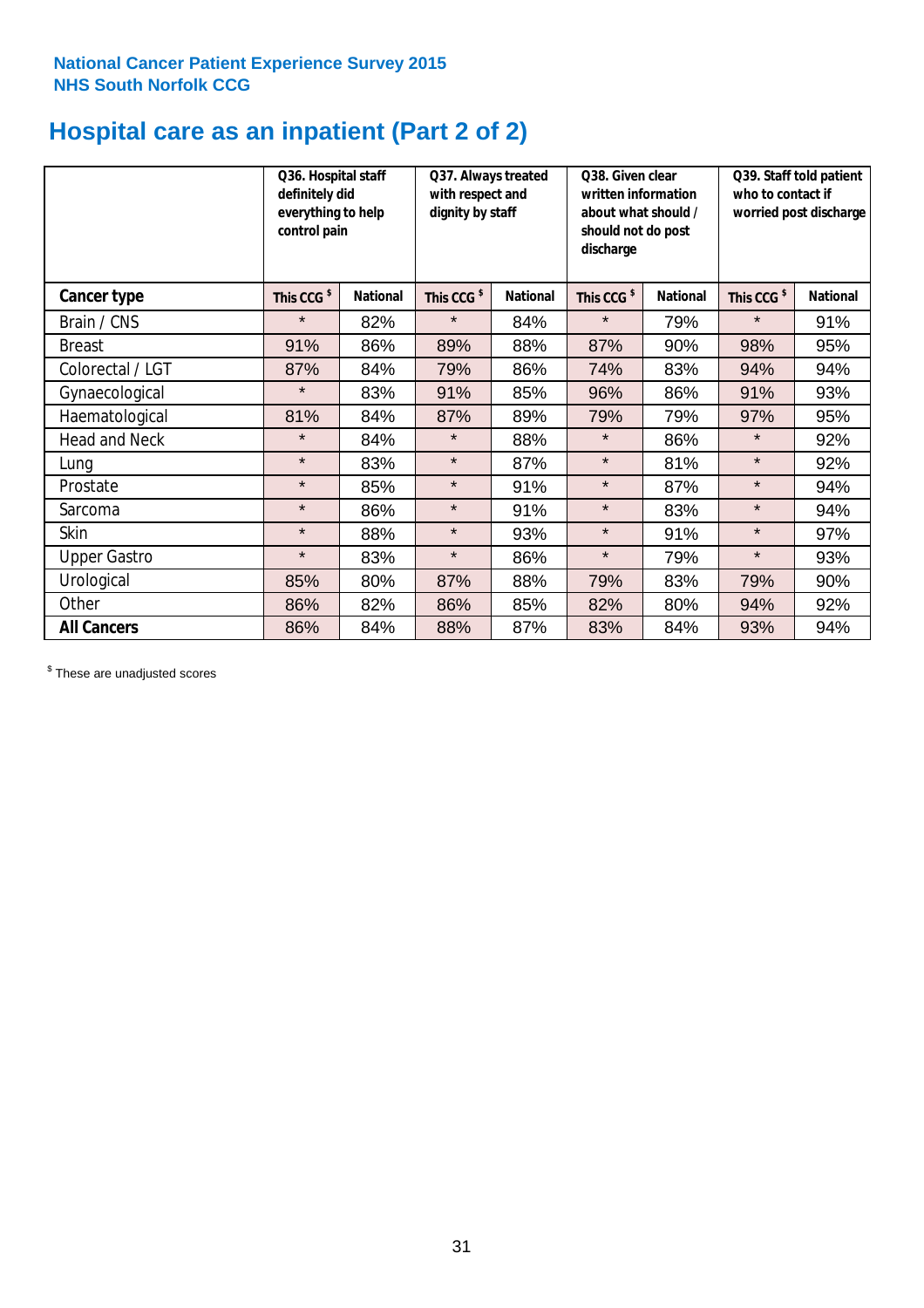# **Hospital care as a day patient / outpatient**

|                      | to discuss worries or<br>visit | Q41. Patient was able<br>fears with staff during | Q42. Doctor had the<br>right notes and other<br>documentation with<br>them |                 | Q44. Beforehand<br>patient had all<br>information needed<br>about radiotherapy<br>treatment |                 | Q45. Patient given<br>understandable<br>information about<br>whether radiotherapy<br>was working |                 |
|----------------------|--------------------------------|--------------------------------------------------|----------------------------------------------------------------------------|-----------------|---------------------------------------------------------------------------------------------|-----------------|--------------------------------------------------------------------------------------------------|-----------------|
| <b>Cancer type</b>   | This CCG <sup>\$</sup>         | <b>National</b>                                  | This CCG <sup>\$</sup>                                                     | <b>National</b> | This CCG <sup>\$</sup>                                                                      | <b>National</b> | This CCG <sup>\$</sup>                                                                           | <b>National</b> |
| Brain / CNS          | $\star$                        | 65%                                              | $\star$                                                                    | 94%             | $\star$                                                                                     | 85%             | $\star$                                                                                          | 52%             |
| <b>Breast</b>        | 72%                            | 70%                                              | 100%                                                                       | 95%             | 90%                                                                                         | 87%             | 63%                                                                                              | 60%             |
| Colorectal / LGT     | 63%                            | 73%                                              | 94%                                                                        | 95%             | $\star$                                                                                     | 85%             | $\star$                                                                                          | 55%             |
| Gynaecological       | $\star$                        | 70%                                              | $\star$                                                                    | 96%             | $\star$                                                                                     | 85%             | $\star$                                                                                          | 64%             |
| Haematological       | 71%                            | 74%                                              | 97%                                                                        | 97%             | $\star$                                                                                     | 82%             | $\star$                                                                                          | 64%             |
| <b>Head and Neck</b> | $\star$                        | 69%                                              | $\star$                                                                    | 95%             | $\star$                                                                                     | 86%             | $\star$                                                                                          | 60%             |
| Lung                 | 62%                            | 69%                                              | 100%                                                                       | 96%             | $\star$                                                                                     | 86%             | $\star$                                                                                          | 59%             |
| Prostate             | 68%                            | 69%                                              | 95%                                                                        | 95%             | $\star$                                                                                     | 88%             | $\star$                                                                                          | 61%             |
| Sarcoma              | $\star$                        | 68%                                              | $\star$                                                                    | 97%             | $\star$                                                                                     | 88%             | $\star$                                                                                          | 63%             |
| Skin                 | $\star$                        | 73%                                              | $\star$                                                                    | 96%             | n.a.                                                                                        | 81%             | n.a.                                                                                             | 63%             |
| <b>Upper Gastro</b>  | 82%                            | 68%                                              | 100%                                                                       | 95%             | $\star$                                                                                     | 85%             | $\star$                                                                                          | 57%             |
| Urological           | 56%                            | 65%                                              | 97%                                                                        | 95%             | $\star$                                                                                     | 81%             | $\star$                                                                                          | 53%             |
| Other                | 76%                            | 67%                                              | 94%                                                                        | 95%             | $\star$                                                                                     | 83%             | $\star$                                                                                          | 59%             |
| <b>All Cancers</b>   | 70%                            | 70%                                              | 97%                                                                        | 96%             | 90%                                                                                         | 86%             | 63%                                                                                              | 60%             |

|                      | O47. Beforehand<br>patient had all<br>information needed<br>treatment | about chemotherapy | Q48. Patient given<br>understandable<br>information about<br>whether<br>chemotherapy was<br>working |                 |  |
|----------------------|-----------------------------------------------------------------------|--------------------|-----------------------------------------------------------------------------------------------------|-----------------|--|
| <b>Cancer type</b>   | This CCG <sup>\$</sup>                                                | <b>National</b>    | This CCG <sup>\$</sup>                                                                              | <b>National</b> |  |
| Brain / CNS          | n.a.                                                                  | 82%                | n.a.                                                                                                | 57%             |  |
| <b>Breast</b>        | 90%                                                                   | 83%                | 63%                                                                                                 | 62%             |  |
| Colorectal / LGT     | 73%                                                                   | 86%                | 43%                                                                                                 | 65%             |  |
| Gynaecological       | $\star$                                                               | 86%                | $\star$                                                                                             | 68%             |  |
| Haematological       | 87%<br>85%                                                            |                    | 84%                                                                                                 | 75%             |  |
| <b>Head and Neck</b> | n.a.                                                                  | 80%                | n.a.                                                                                                | 52%             |  |
| Lung                 | 82%                                                                   | 85%                | $\star$                                                                                             | 68%             |  |
| Prostate             | $\star$                                                               | 83%                | $\star$                                                                                             | 69%             |  |
| Sarcoma              | $\star$                                                               | 82%                | $\star$                                                                                             | 70%             |  |
| Skin                 | n.a.                                                                  | 92%                | n.a.                                                                                                | 80%             |  |
| <b>Upper Gastro</b>  | 92%                                                                   | 83%                | 76%                                                                                                 | 64%             |  |
| Urological           | $\star$                                                               | 83%                |                                                                                                     | 66%             |  |
| Other                | 90%                                                                   | 85%                | 78%                                                                                                 | 70%             |  |
| <b>All Cancers</b>   | 85%                                                                   | 84%                | 70%                                                                                                 | 68%             |  |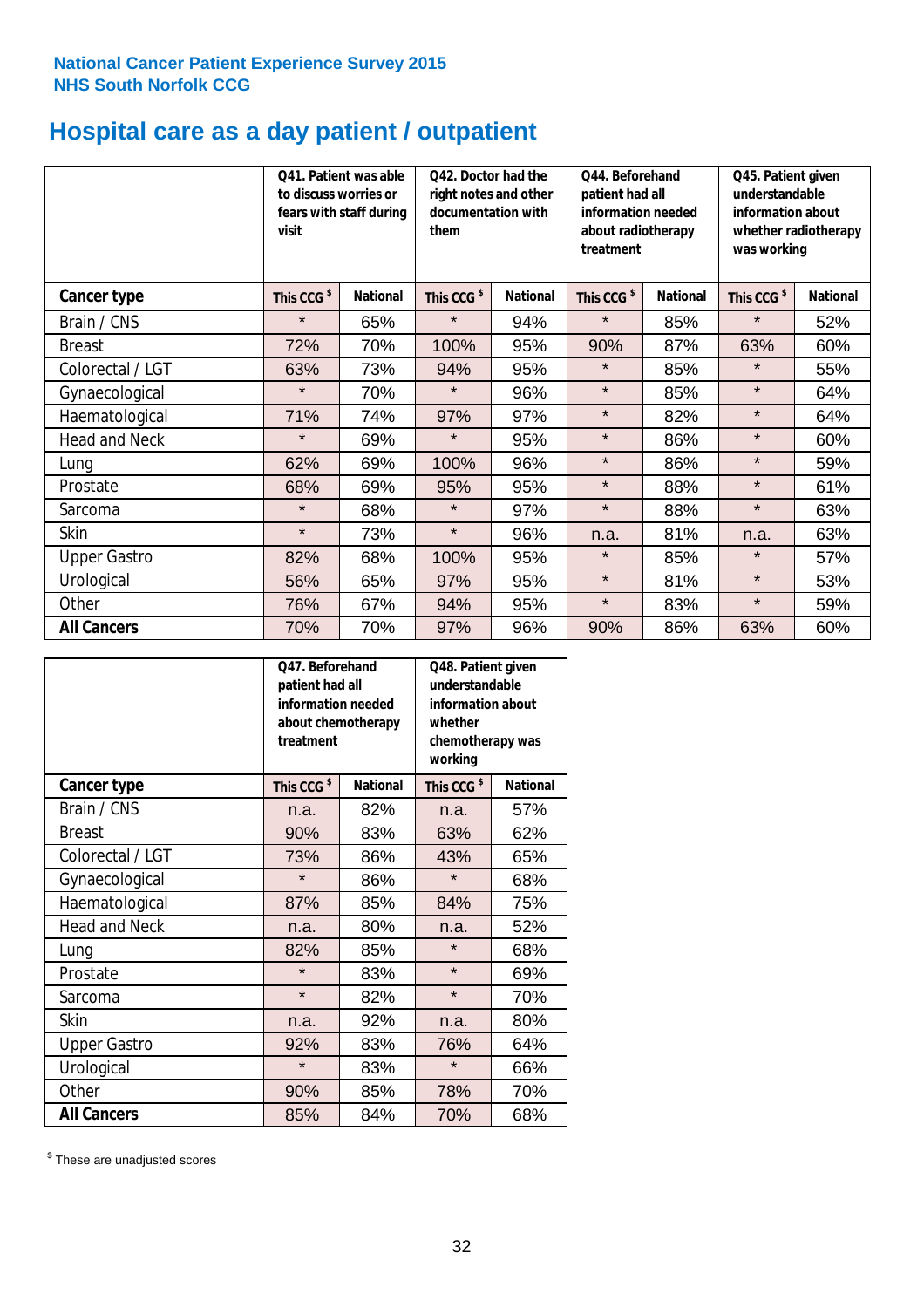# **Home care and support**

|                      | Q49. Hospital staff<br>gave family or | someone close all the<br>information needed to<br>help with care at home | Q50. Patient definitely<br>given enough support<br>from health or social<br>services during<br>treatment |                 | Q51. Patient definitely<br>given enough support<br>from health or social<br>services after<br>treatment |                 |
|----------------------|---------------------------------------|--------------------------------------------------------------------------|----------------------------------------------------------------------------------------------------------|-----------------|---------------------------------------------------------------------------------------------------------|-----------------|
| <b>Cancer type</b>   | This CCG <sup>\$</sup>                | <b>National</b>                                                          | This CCG <sup>\$</sup>                                                                                   | <b>National</b> | This CCG <sup>\$</sup>                                                                                  | <b>National</b> |
| Brain / CNS          | $\star$                               | 56%                                                                      | n.a.                                                                                                     | 44%             | n.a.                                                                                                    | 44%             |
| <b>Breast</b>        | 56%                                   | 57%                                                                      | 38%                                                                                                      | 54%             | 33%                                                                                                     | 40%             |
| Colorectal / LGT     | 41%                                   | 60%                                                                      | 52%                                                                                                      | 62%             | $\star$                                                                                                 | 52%             |
| Gynaecological       | 55%                                   | 56%                                                                      | $\star$                                                                                                  | 52%             | $\star$                                                                                                 | 42%             |
| Haematological       | 61%                                   | 60%                                                                      | 38%                                                                                                      | 52%             | $\star$                                                                                                 | 43%             |
| <b>Head and Neck</b> | $\star$                               | 59%                                                                      | $\star$                                                                                                  | 53%             | $\star$                                                                                                 | 50%             |
| Lung                 | 61%                                   | 57%                                                                      | $\star$                                                                                                  | 52%             | $\star$                                                                                                 | 42%             |
| Prostate             | 56%                                   | 55%                                                                      | 57%                                                                                                      | 47%             | $\star$                                                                                                 | 43%             |
| Sarcoma              | $\star$                               | 59%                                                                      | $\star$                                                                                                  | 58%             | $\star$                                                                                                 | 53%             |
| Skin                 | $\star$                               | 67%                                                                      | $\star$                                                                                                  | 58%             | $\star$                                                                                                 | 61%             |
| <b>Upper Gastro</b>  | 65%                                   | 59%                                                                      | $\star$                                                                                                  | 54%             | $\star$                                                                                                 | 45%             |
| Urological           | 55%                                   | 55%                                                                      | $\star$                                                                                                  | 47%             | $\star$                                                                                                 | 44%             |
| Other                | 54%                                   | 54%                                                                      | 39%                                                                                                      | 55%             | $\star$                                                                                                 | 48%             |
| <b>All Cancers</b>   | 56%                                   | 58%                                                                      | 47%                                                                                                      | 54%             | 40%                                                                                                     | 45%             |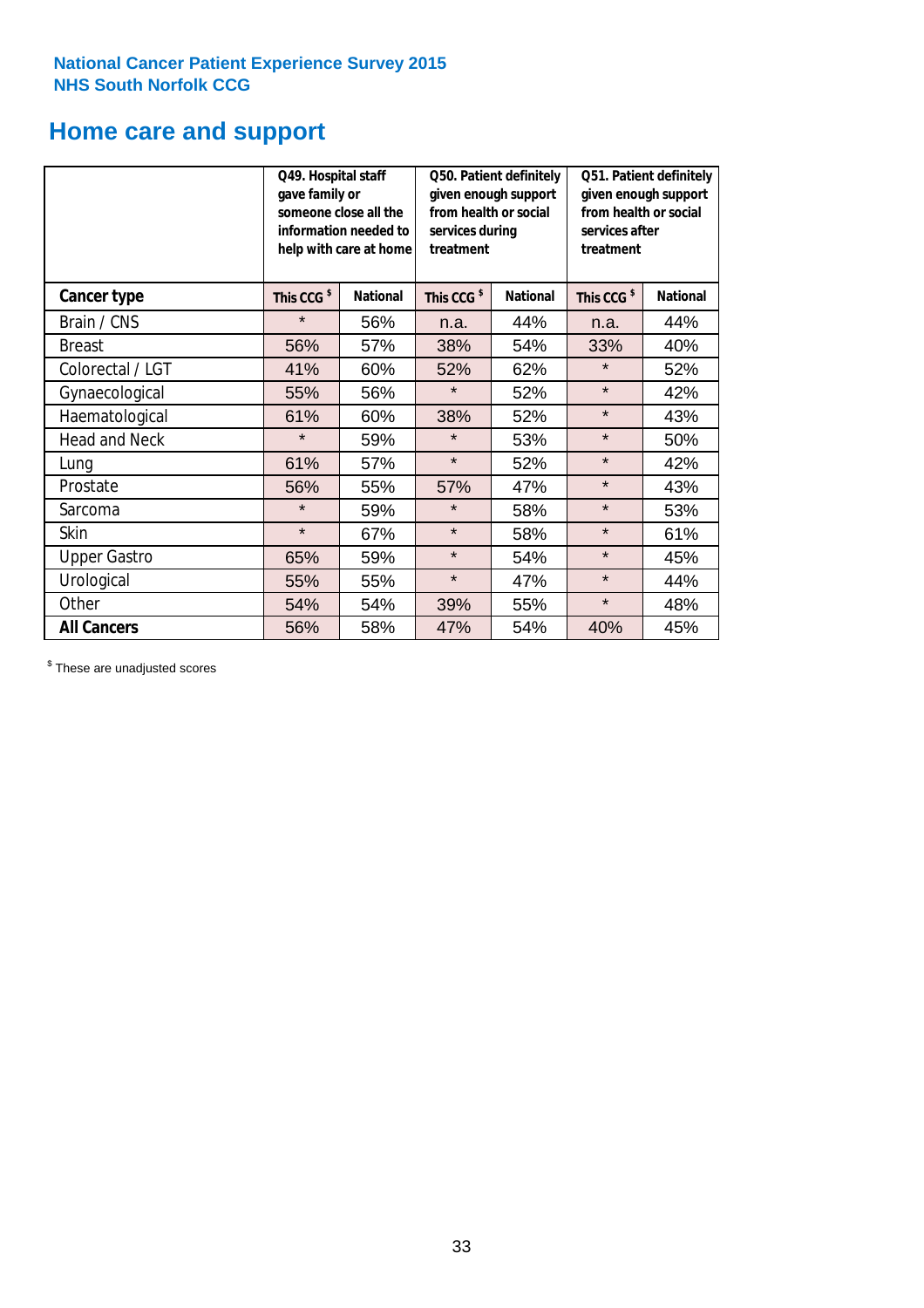# **Care from your general practice**

|                      | information about<br>treatment | Q52. GP given enough<br>patient's condition and | Q53. Practice staff<br>definitely did<br>everything they could<br>to support patient |                 |  |
|----------------------|--------------------------------|-------------------------------------------------|--------------------------------------------------------------------------------------|-----------------|--|
| <b>Cancer type</b>   | This CCG <sup>\$</sup>         | <b>National</b>                                 | This CCG <sup>\$</sup>                                                               | <b>National</b> |  |
| Brain / CNS          | $\star$                        | 94%                                             | $\star$                                                                              | 59%             |  |
| <b>Breast</b>        | 97%                            | 96%                                             | 75%                                                                                  | 63%             |  |
| Colorectal / LGT     | 95%                            | 95%                                             | 62%                                                                                  | 63%             |  |
| Gynaecological       | 87%                            | 95%                                             | $\star$                                                                              | 59%             |  |
| Haematological       | 96%                            | 96%                                             | 56%                                                                                  | 61%             |  |
| <b>Head and Neck</b> | $\star$                        | 93%                                             | $\star$                                                                              | 60%             |  |
| Lung                 | 92%                            | 95%                                             | 63%                                                                                  | 62%             |  |
| Prostate             | 94%                            | 95%                                             | 63%                                                                                  | 67%             |  |
| Sarcoma              | $\star$                        | 97%                                             | $\star$                                                                              | 65%             |  |
| <b>Skin</b>          | $\star$                        | 97%                                             | $\star$                                                                              | 71%             |  |
| <b>Upper Gastro</b>  | 96%                            | 94%                                             | 84%                                                                                  | 62%             |  |
| Urological           | 96%                            | 95%                                             | 73%                                                                                  | 64%             |  |
| Other                | 95%                            | 95%                                             | 63%                                                                                  | 61%             |  |
| <b>All Cancers</b>   | 95%                            | 95%                                             | 66%                                                                                  | 63%             |  |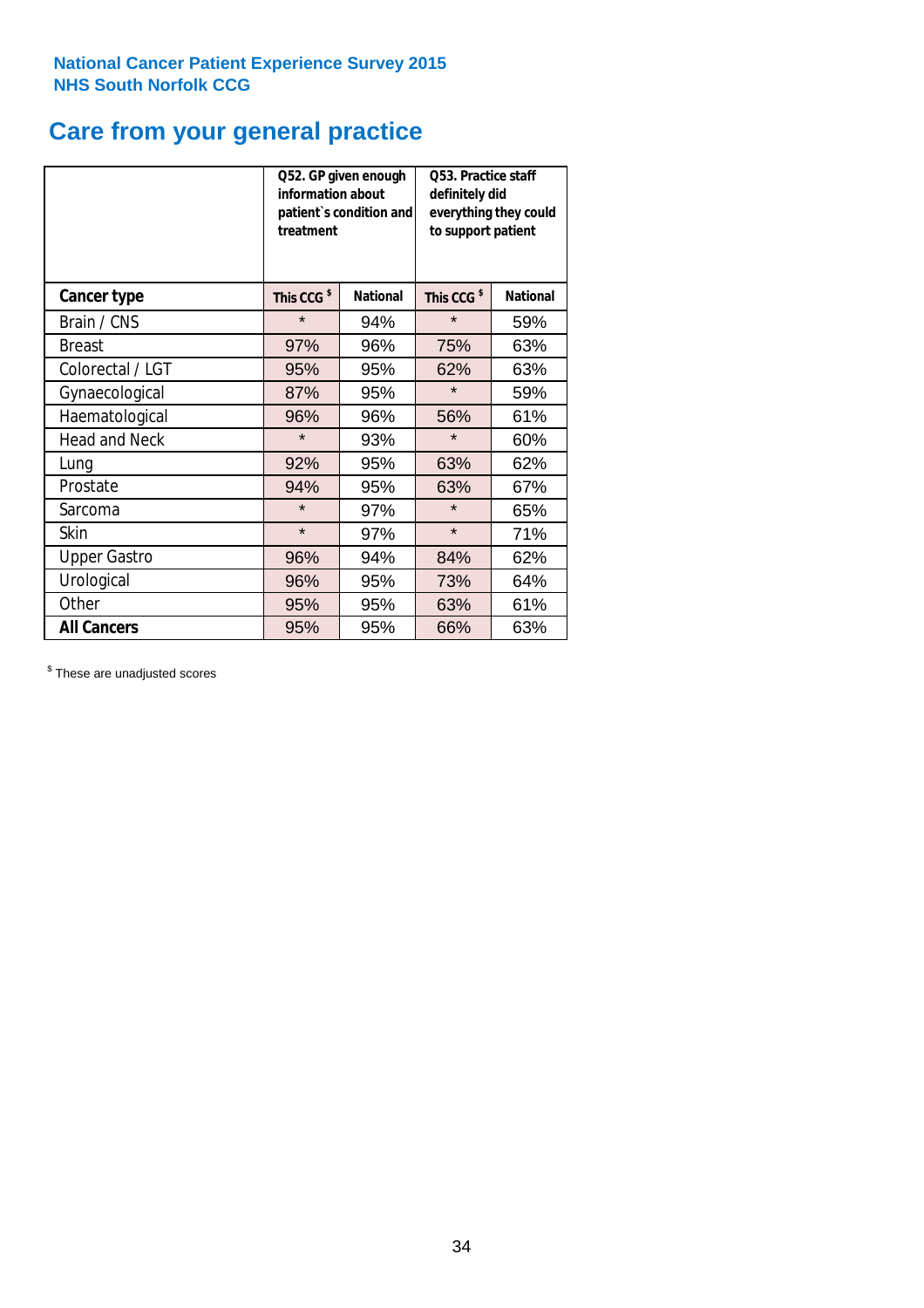# **Your overall NHS care**

|                      | Q54. Hospital and<br>community staff<br>always worked well<br>together |                 | care plan              | Q55. Patient given a |                        | Q56. Overall the<br>administration of the<br>care was very good /<br>qood |                        | Q57. Length of time for<br>attending clinics and<br>appointments was<br>right |  |
|----------------------|------------------------------------------------------------------------|-----------------|------------------------|----------------------|------------------------|---------------------------------------------------------------------------|------------------------|-------------------------------------------------------------------------------|--|
| <b>Cancer type</b>   | This CCG <sup>\$</sup>                                                 | <b>National</b> | This CCG <sup>\$</sup> | <b>National</b>      | This CCG <sup>\$</sup> | <b>National</b>                                                           | This CCG <sup>\$</sup> | <b>National</b>                                                               |  |
| Brain / CNS          | $\star$                                                                | 45%             | $\star$                | 29%                  | $\star$                | 84%                                                                       | $\star$                | 60%                                                                           |  |
| <b>Breast</b>        | 70%                                                                    | 60%             | 24%                    | 35%                  | 96%                    | 90%                                                                       | 67%                    | 64%                                                                           |  |
| Colorectal / LGT     | 60%                                                                    | 60%             | 22%                    | 36%                  | 87%                    | 88%                                                                       | 81%                    | 68%                                                                           |  |
| Gynaecological       | 60%                                                                    | 58%             | $\star$                | 29%                  | 100%                   | 89%                                                                       | 71%                    | 66%                                                                           |  |
| Haematological       | 62%                                                                    | 63%             | 28%                    | 33%                  | 92%                    | 92%                                                                       | 59%                    | 62%                                                                           |  |
| <b>Head and Neck</b> | $\star$                                                                | 58%             | $\star$                | 34%                  | $\star$                | 89%                                                                       | $\star$                | 65%                                                                           |  |
| Lung                 | 57%                                                                    | 63%             | 21%                    | 32%                  | 90%                    | 89%                                                                       | 53%                    | 70%                                                                           |  |
| Prostate             | 55%                                                                    | 63%             | 26%                    | 36%                  | 88%                    | 87%                                                                       | 71%                    | 71%                                                                           |  |
| Sarcoma              | $\star$                                                                | 60%             | $\star$                | 31%                  | $\star$                | 90%                                                                       | $\star$                | 63%                                                                           |  |
| Skin                 | $\star$                                                                | 69%             | $\star$                | 39%                  | $\star$                | 89%                                                                       | $\star$                | 73%                                                                           |  |
| <b>Upper Gastro</b>  | 77%                                                                    | 58%             | 31%                    | 36%                  | 97%                    | 88%                                                                       | 70%                    | 66%                                                                           |  |
| Urological           | 66%                                                                    | 62%             | 25%                    | 26%                  | 83%                    | 84%                                                                       | 69%                    | 73%                                                                           |  |
| Other                | 59%                                                                    | 56%             | 29%                    | 29%                  | 89%                    | 87%                                                                       | 74%                    | 61%                                                                           |  |
| <b>All Cancers</b>   | 63%                                                                    | 61%             | 26%                    | 33%                  | 92%                    | 89%                                                                       | 68%                    | 66%                                                                           |  |

|                      | Q58. Taking part in<br>cancer research | discussed with patient | Q59. Patient's average<br>rating of care scored<br>from very poor to very<br>good |                 |  |
|----------------------|----------------------------------------|------------------------|-----------------------------------------------------------------------------------|-----------------|--|
| <b>Cancer type</b>   | This CCG <sup>\$</sup>                 | <b>National</b>        | This CCG <sup>\$</sup>                                                            | <b>National</b> |  |
| Brain / CNS          | $\star$                                | 32%                    | $\star$                                                                           | 8.5             |  |
| <b>Breast</b>        | 27%                                    | 28%                    | 9.0                                                                               | 8.8             |  |
| Colorectal / LGT     | 22%                                    | 22%                    | 8.5                                                                               | 8.7             |  |
| Gynaecological       | 21%                                    | 27%                    | 9.0                                                                               | 8.7             |  |
| Haematological       | 34%                                    | 36%                    | 8.8                                                                               | 8.8             |  |
| <b>Head and Neck</b> | $\star$                                | 21%                    | $\star$                                                                           | 8.6             |  |
| Lung                 | 25%                                    | 34%                    | 8.8                                                                               | 8.6             |  |
| Prostate             | 39%                                    | 35%                    | 8.6                                                                               | 8.6             |  |
| Sarcoma              | $\star$                                | 29%                    | $\star$                                                                           | 8.7             |  |
| <b>Skin</b>          | $\star$                                | 17%                    | $\star$                                                                           | 8.9             |  |
| <b>Upper Gastro</b>  | 30%                                    | 30%                    | 9.2                                                                               | 8.6             |  |
| Urological           | 18%                                    | 14%                    | 8.5                                                                               | 8.5             |  |
| Other                | 27%                                    | 31%                    | 8.7                                                                               | 8.6             |  |
| <b>All Cancers</b>   | 28%                                    | 28%                    | 8.8                                                                               | 8.7             |  |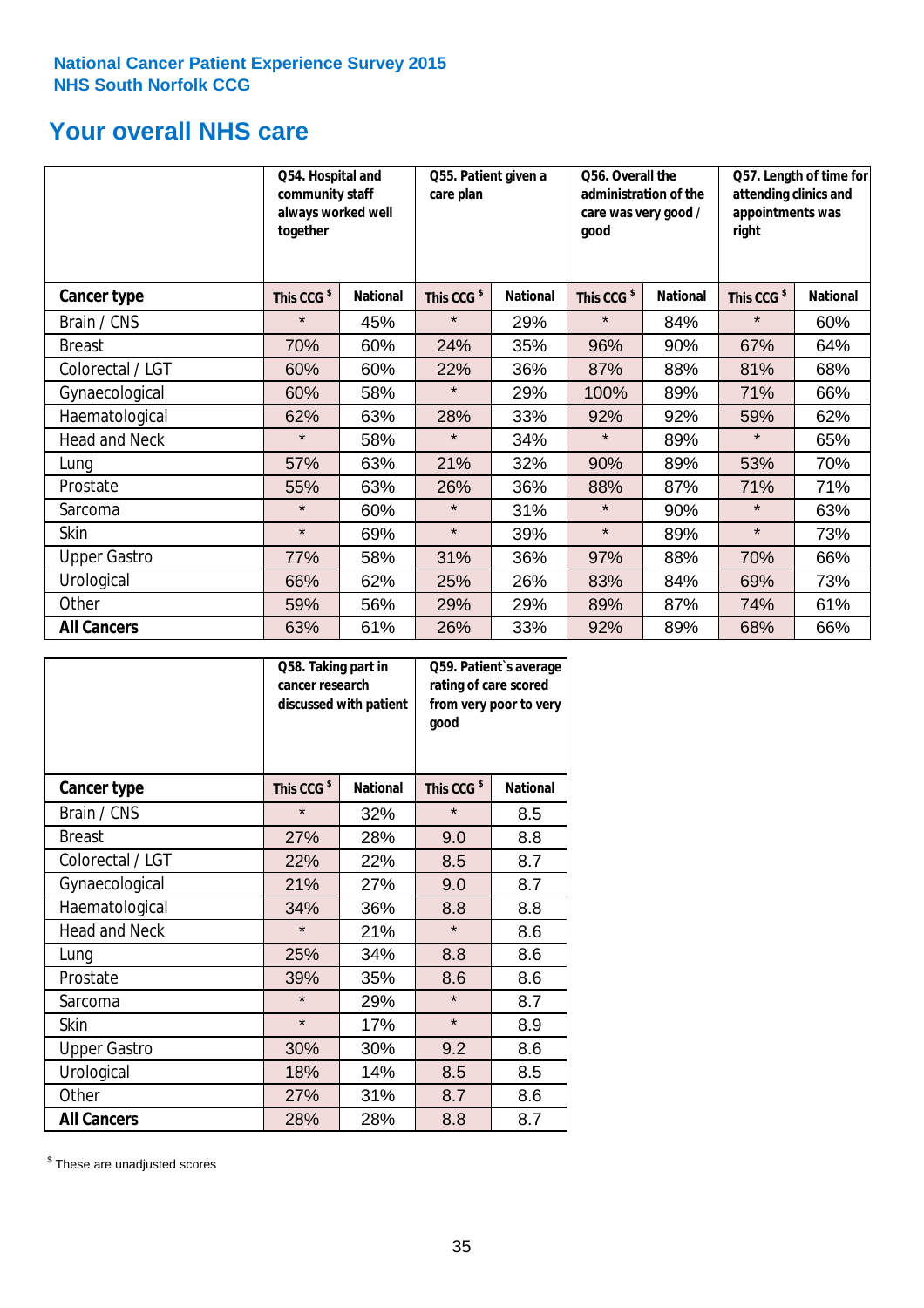# **Annex**

# **Methodology**

The sample for the survey included all adult (aged 16 and over) NHS patients, with a confirmed primary diagnosis of cancer, discharged from an NHS Trust after an inpatient episode or day case attendance for cancer related treatment in the months of April, May and June 2015.

The patients included in the sample had relevant cancer ICD10 codes (C00-99 excluding C44 and C84, and D05) in the first diagnosis field of their patient records, applied to their patient files by the relevant NHS Trust, and were alive at the point at which fieldwork commenced. Deceased checks were undertaken on up to three occasions during fieldwork, to ensure that questionnaires were not sent to patients who had died since their treatment.

Trust samples were checked rigorously for duplicates and patient lists were also de-duplicated nationally to ensure that patients did not receive multiple copies of questionnaires.

The fieldwork for the survey was undertaken between October 2015 and March 2016.

For the first time, the survey used a mixed mode methodology. Questionnaires were sent by post with two reminders where necesssary, but also included an option to complete online. A Freephone helpline was available for respondents to ask questions about the survey, to enable them to complete their questionnaires over the phone, and to provide access to a translation and interpreting facility for those whose first language was not English.

The Health Research Authority supported the survey by granting Section 251 approval.

# **Further information**

Further information on survey methodology, as well as all of the national and local reports and data, is available at www.ncpes.co.uk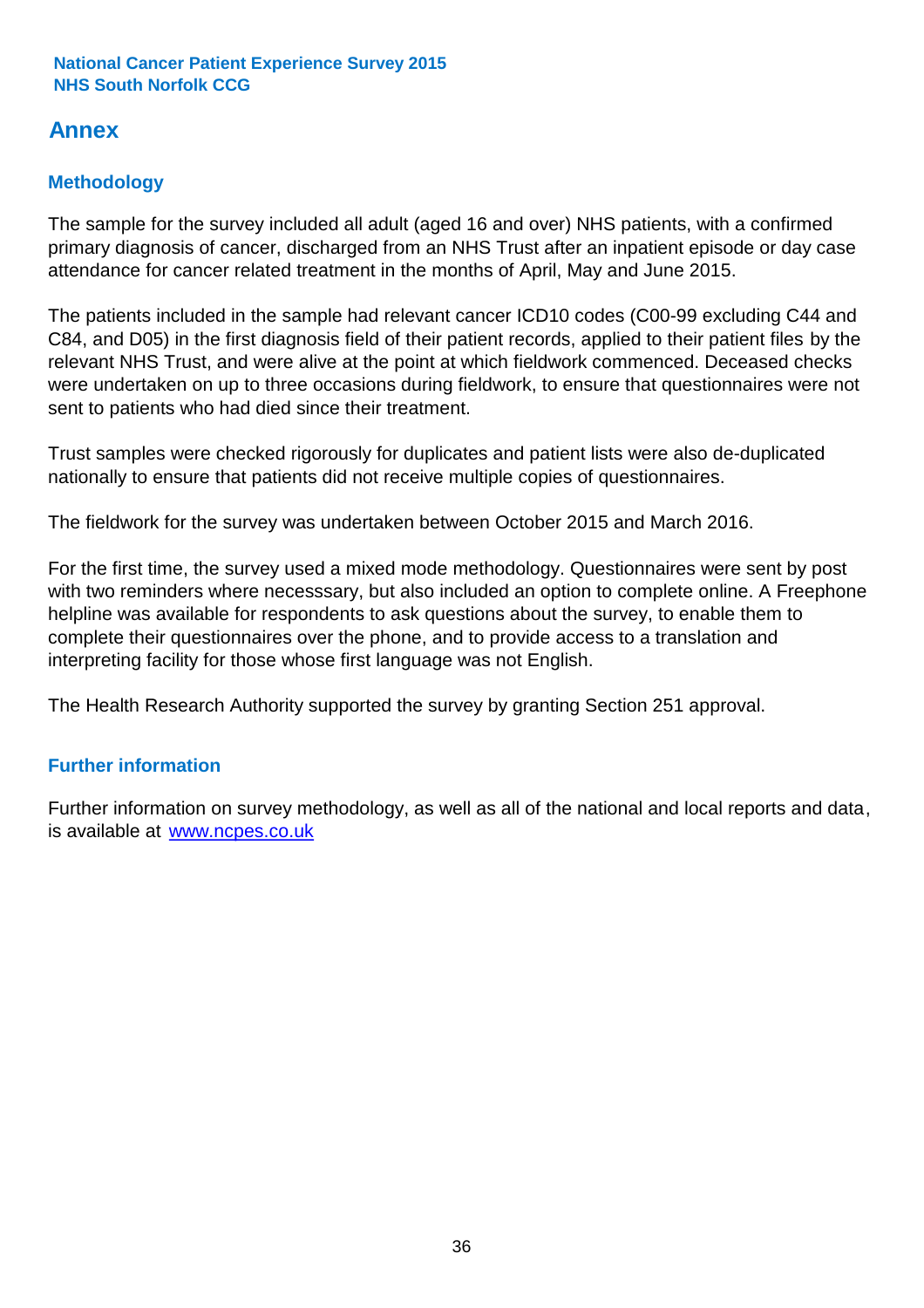# **Redevelopment of the 2015 survey**

A number of significant changes have been made to the National Cancer Patient Experience Survey in 2015:

- the length of the questionnaire has been reduced
- response options have been reviewed and changed to make them consistent throughout the survey
- some of the questions and / or answer options have been changed so that they are now in line with questions in other patient surveys (e.g. the Care Quality Commission national patient surveys), to improve comparability between them
- the topic areas within the questionnaire have been redesigned to capture the whole patient journey.

There are 50 questions in the questionnaire that relate directly to patient experience. Of these, 14 remain unchanged from previous years; and a further 21 have been slightly amended. We draw caution in directly comparing data from the 2015 survey to the findings of the previous CPES surveys, even for identical questions. Changes in the structure of the survey instrument (questionnaire) and also the administration of the survey (calendar period and length of time from sampling to field work start and completion) may influence nationwide averages, although these features will not greatly impact on relative comparisons (e.g. between patient groups or hospitals).

The other 15 questions are either new or substantially changed from previous years.

It is expected that there will be few, if any changes, to the questionnaire going forward so we will be able to compare the results year on year. Where changes are necessary they are expected to be for methodological reasons or to improve question reliability.

Another significant change in 2015 is that an online version of the questionnaire has been developed. The online version was developed to make the questionnaire more accessible for respondents. This may have an impact on the demographic characteristics of the respondents. This may be an improvement if previously underrepresented groups have responded. However, changes to the demographics of respondents may have implications on the overall results - and again, leads us to draw caution in directly comparing results with previous years.

# **Official Statistics**

The 2015 survey data has been published for the first time as Official Statistics. The 2015 survey data has been produced and published in line with the Code of Practice for Official Statistics.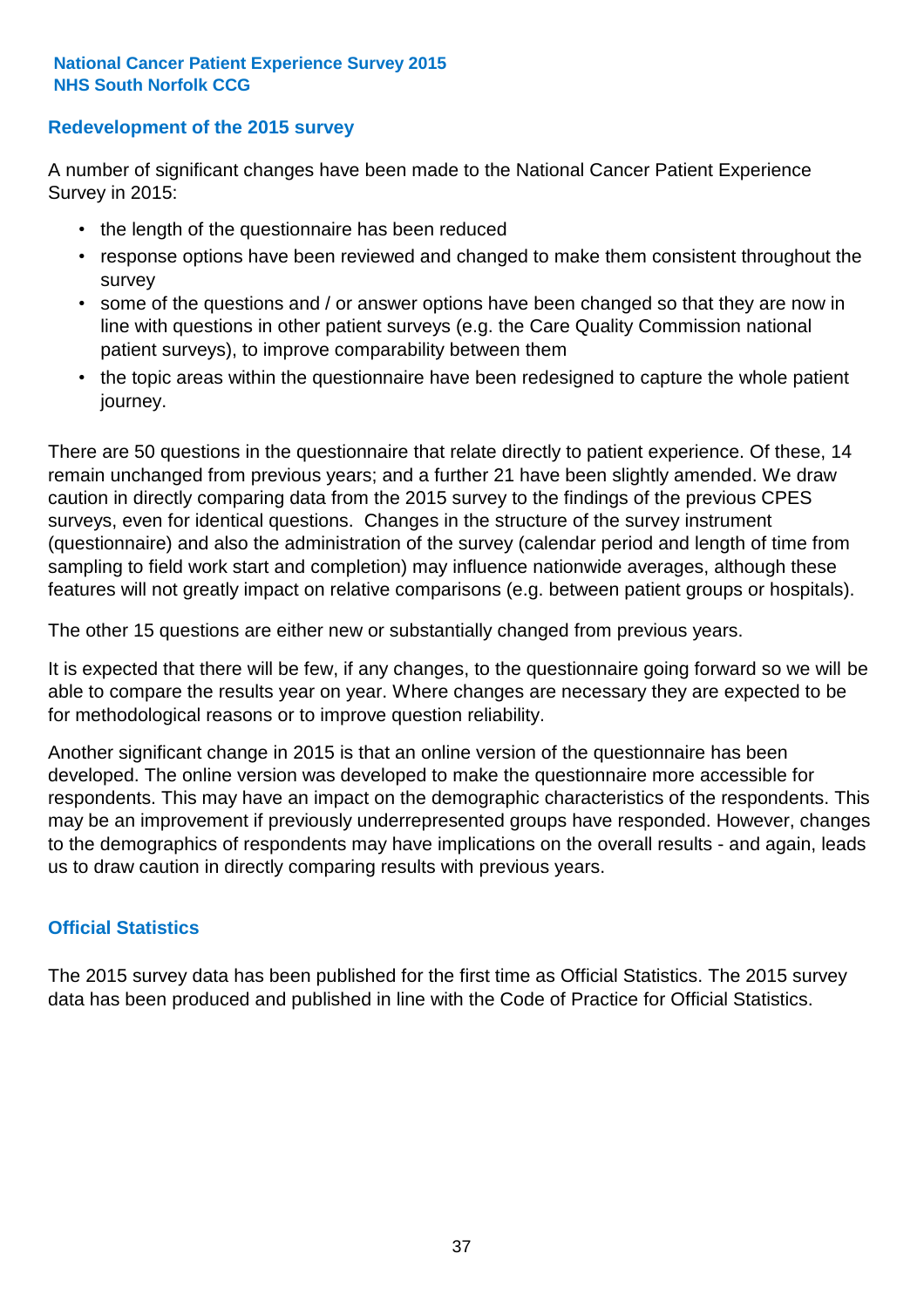# **Scoring methodologies**

49 of the 50 questions relating directly to patient experience have been summarised as the score of the percentage of patients who reported a positive experience. For example:

- question 6 asks: "Overall, how did you feel about the length of time you had to wait for your test to be done?". Responses have been recorded as positive only for those patients who selected the first option ("It was about right")
- question 11 asks: "When you were told you had cancer, were you given written information about the type of cancer you had?". Responses have been recorded as positive only for those patients who selected the first option ("Yes, and it was easy to understand").

Where options do not provide any information on positive/negative patient experience (e.g. "Don't know / can't remember"), they are excluded from the score.

The other question (question 59) asks respondents to rate their overall care on a scale of 0 to 10. Scores have been given as an average on this scale.

A copy of the 2015 questionnaire, marked up with all of these scoring conventions, is available at www.ncpes.co.uk

Further details on the scoring methodology can be found in the technical document for the survey, available at <u>www.ncpes.co.uk</u>

### **Case-mix adjustment**

For the first time in 2015, case-mix adjusted findings are being presented alongside unadjusted results for CCGs. Case-mix adjustment allows us to account for the impact that differing patient populations might have on results. By using the case-mix adjusted estimates we can obtain a greater understanding of how a CCG is performing given their patient population.

The factors taken into account in this case-mix adjustment are gender, age, ethnic group, deprivation, and tumour group.

For further details on case-mix adjustment, please refer to the technical document for the survey, available at www.ncpes.co.uk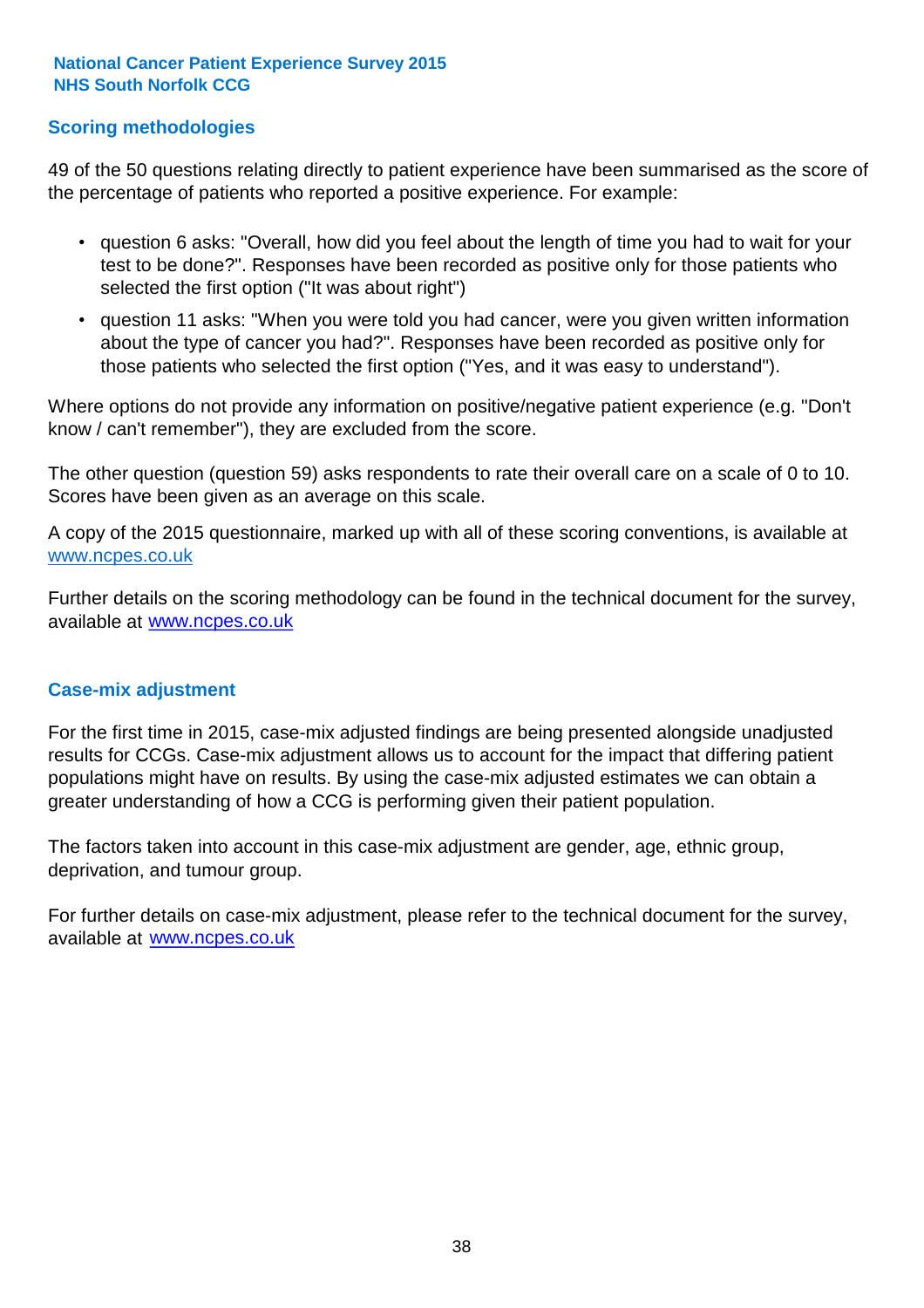# **Response Rates**

|                 | Sample<br><b>Size</b> | <b>Excluded</b> | Adjusted<br><b>Sample</b> | <b>Not</b><br>Returned   Refused | Blank | Completed | Response<br>Rate |
|-----------------|-----------------------|-----------------|---------------------------|----------------------------------|-------|-----------|------------------|
| <b>National</b> | 116,991               | 8.719           | 108,272                   | 33,168                           | 3.918 | 71,186    | 66%              |
| <b>06Y</b>      | 687                   | 50              | 637                       | 142                              | 24    | 471       | 74%              |

# **Respondents by tumour group**

The tables below show the numbers of patients from each tumour group and the age and gender distribution of these patients.

| <b>Tumour Group</b>  | Number of<br>respondents* |  |  |
|----------------------|---------------------------|--|--|
| Brain / CNS          | $\overline{4}$            |  |  |
| <b>Breast</b>        | 87                        |  |  |
| Gynaecological       | 26                        |  |  |
| Colorectal / LGT     | 50                        |  |  |
| Lung                 | 46                        |  |  |
| <b>Skin</b>          | 15                        |  |  |
| Haematological       | 67                        |  |  |
| <b>Upper Gastro</b>  | 38                        |  |  |
| Other                | 41                        |  |  |
| Urological           | 36                        |  |  |
| Prostate             | 44                        |  |  |
| Sarcoma              | $\overline{2}$            |  |  |
| <b>Head and Neck</b> | 15                        |  |  |

*\* These figures may not match the numerator for all questions in the 'Comparisons by tumour group' section of this report, because not all questions were answered by all respondents.*

# **Respondents by age and gender**

The questionnaire asked respondents to give their year of birth. This information has been amalgamated into 8 age bands. The age and gender distribution for the CCG was as follows:

|             | 16-24      | $25 - 34$ | 35-44 | 45-54 | 55-64 | 65-74 | 75-84 | $85+$ | <b>Total</b> |
|-------------|------------|-----------|-------|-------|-------|-------|-------|-------|--------------|
| <b>Male</b> |            |           |       | 16    | 37    | 94    | 55    | 10    | 213          |
| Female      | ◠          |           | 10    | 38    | 56    | 80    | 51    |       | 258          |
| Total       | $\sqrt{2}$ |           | 10    | 54    | 93    | 174   | 106   | ົ     | 471          |